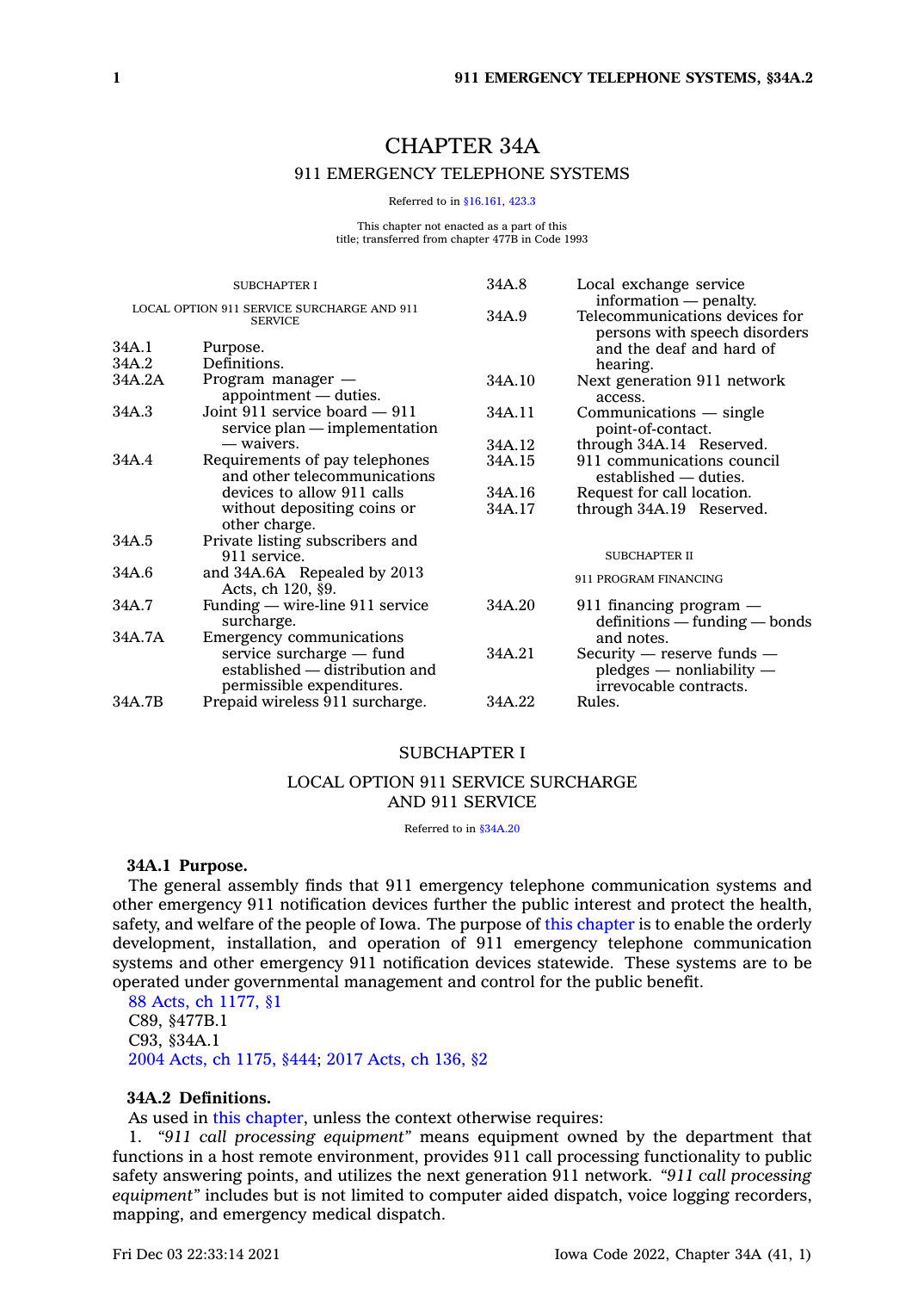#### **§34A.2, 911 EMERGENCY TELEPHONE SYSTEMS 2**

2. *"911 call processing equipment provider"* means <sup>a</sup> vendor or vendors selected by the department to provide 911 call processing equipment.

3. *"911 call transport provider"* means <sup>a</sup> vendor or vendors selected by the department to deliver aggregated wire-line 911 call traffic to the next generation 911 network and from the next generation 911 network to public safety answering points.

4. *"911 service area"* means the geographic area encompassing at least one entire county, and which may encompass <sup>a</sup> geographical area outside the one entire county not restricted to county boundaries, serviced or to be serviced under <sup>a</sup> 911 service plan.

5. *"911 service plan"* means <sup>a</sup> plan that includes the following information:

*a.* A description of the 911 service area.

*b.* A list of all public and private safety agencies within the 911 service area.

*c.* The number of public safety answering points within the 911 service area.

*d.* (1) A statement of estimated costs to be incurred by the joint 911 service board or the department of public safety, including separate estimates of the following:

(a) Nonrecurring costs, including but not limited to public safety answering points, 911 call processing equipment, internet and telephone access, database, addressing, training, and other capital expenditures, including the purchase or lease of subscriber names, addresses, and telephone information from the local exchange service provider.

(b) Recurring costs, including but not limited to 911 call processing equipment, internet and telephone access, equipment, and database management, and maintenance, including the purchase or lease of subscriber names, addresses, and telephone information from the local exchange service provider. Recurring costs shall not include personnel costs for <sup>a</sup> public safety answering point.

(2) Funds deposited in <sup>a</sup> 911 service fund are appropriated and shall be used for the payment of costs that are limited to nonrecurring and recurring costs directly attributable to the receipt and disposition of the 911 call. Costs do not include expenditures for any other purpose, and specifically exclude costs attributable to other emergency services or expenditures for buildings or personnel, except for the costs of personnel for database management and personnel directly associated with addressing.

*e.* A schedule for implementation of the plan throughout the 911 service area. The schedule may provide for phased implementation.

*f.* The number of telephone access lines and voice over internet protocol service connections capable of access to 911 in the 911 service area.

*g.* The total property valuation in the 911 service area.

*h.* A plan to migrate to <sup>a</sup> next generation 911 network.

6. *"Access line"* means an exchange access line that has the ability to access dial tone and reach <sup>a</sup> public safety answering point.

7. *"Communications service"* means <sup>a</sup> service capable of accessing, connecting with, or interfacing with <sup>a</sup> 911 system by dialing, initializing, or otherwise activating the system exclusively through the digits 911 by means of <sup>a</sup> local telephone device, wireless communications device, or any other device capable of interfacing with the 911 system.

8. *"Competitive local exchange service provider"* means any person, including <sup>a</sup> municipal utility, that provides local exchange services, other than <sup>a</sup> local exchange carrier or <sup>a</sup> non-rate-regulated wireline provider of local exchange services under an authorized certificate of public convenience and necessity within <sup>a</sup> specific geographic area described in maps filed with and approved by the Iowa utilities board as of September 30, 1992.

9. *"Director"* means the director of the department of homeland security and emergency management.

10. *"Emergency communications service surcharge"* means <sup>a</sup> charge established by the program manager in accordance with section [34A.7A](https://www.legis.iowa.gov/docs/code/34A.7A.pdf).

11. *"Emergency services internet protocol network"* or *"ESInet"* means <sup>a</sup> system using broadband packet-switched technology that is capable of supporting the transmission of varying types of data to be shared by all public or private safety agencies that are involved in an emergency.

12. *"Enhanced 911"* or *"E911"* means <sup>a</sup> service that provides the user of <sup>a</sup> communications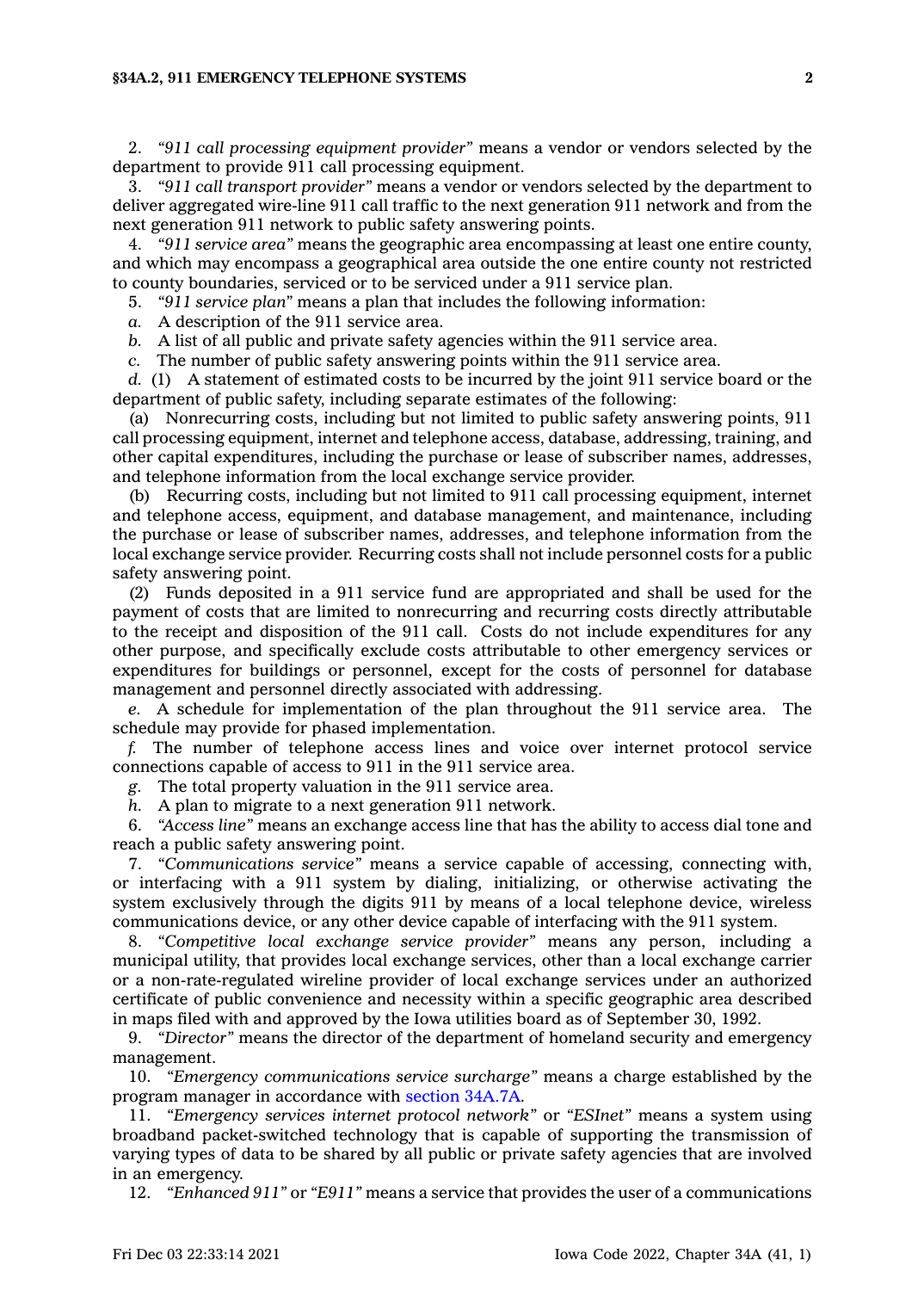service with the ability to reach <sup>a</sup> public safety answering point by using the digits 911, and that has the following additional features:

*a.* Routes an incoming 911 call to the appropriate public safety answering point.

*b.* Automatically provides voice, displays the name, address or location, and telephone number of an incoming 911 call and public safety agency servicing the location.

13. *"Geographic information system"* or *"GIS"* means <sup>a</sup> system designed to capture, store, manipulate, analyze, manage, and present spatial or geographical data.

14. *"Local exchange carrier"* means any person that was the incumbent and historical rate-regulated wireline provider of local exchange services or any successor to such person that provides local exchange services under an authorized certificate of public convenience and necessity within <sup>a</sup> specific geographic area described in maps filed with and approved by the Iowa utilities board as of September 30, 1992.

15. *"Local exchange service provider"* means <sup>a</sup> vendor engaged in providing telecommunications service between points within an exchange and includes but is not limited to <sup>a</sup> competitive local exchange service provider and <sup>a</sup> local exchange carrier.

16. *"Next generation 911 network"* means an internet protocol-enabled system that enables the public to transmit digital information to public safety answering points and is responsible for the delivery of all 911 messages within the state. *"Next generation 911 network"* replaces enhanced 911 and includes but is not limited to 911 voice and nonvoice messages generated by originating service providers, ESInet, GIS, cybersecurity, and other system components.

17. *"Next generation 911 network service provider"* means <sup>a</sup> vendor or vendors selected by the department to provide next generation 911 network functionality.

18. *"Originating service provider"* means <sup>a</sup> communications provider that allows its users or subscribers to originate 911 voice or nonvoice messages from the public to public safety answering points, including but not limited to wire-line, wireless, and voice over internet protocol services.

19. *"Prepaid wireless telecommunications service"* means <sup>a</sup> wireless communications service that provides the right to utilize mobile wireless service as well as other nontelecommunications services, including the download of digital products delivered electronically, content and ancillary services, which must be paid for in advance and that is sold in predetermined units or dollars of which the amount declines with use in <sup>a</sup> known amount.

20. *"Program manager"* means the 911 program manager appointed pursuant to [section](https://www.legis.iowa.gov/docs/code/34A.2A.pdf) [34A.2A](https://www.legis.iowa.gov/docs/code/34A.2A.pdf).

21. *"Provider"* means <sup>a</sup> vendor who provides, or offers to provide, 911 equipment, installation, maintenance, or exchange access services within the 911 service area.

22. *"Public or private safety agency"* means <sup>a</sup> unit of state or local government, <sup>a</sup> local emergency management agency as defined in [section](https://www.legis.iowa.gov/docs/code/29C.2.pdf) 29C.2, <sup>a</sup> special purpose district, or <sup>a</sup> private firm which provides or has the authority to provide fire fighting, police, ambulance, or emergency medical services, or hazardous materials response.

23. *"Public safety answering point"* means <sup>a</sup> twenty-four-hour public safety communications facility that receives 911 service calls and directly dispatches emergency response services or relays calls to the appropriate public or private safety agency.

24. *"Voice over internet protocol service"* means <sup>a</sup> service to which all of the following apply:

*a.* The service provides real-time two-way voice communications transmitted using internet protocol or <sup>a</sup> successor protocol.

*b.* The service is offered to the public, or such classes of users as to be effectively available to the public.

*c.* The service has the capability to originate traffic to, and terminate traffic from, the public switched telephone network or <sup>a</sup> successor network.

25. *"Wireless communications service"* means commercial mobile radio service. *"Wireless communications service"* includes any wireless two-way communications used in cellular telephone service, personal communications service, or the functional or competitive equivalent of <sup>a</sup> radio-telephone communications line used in cellular telephone service,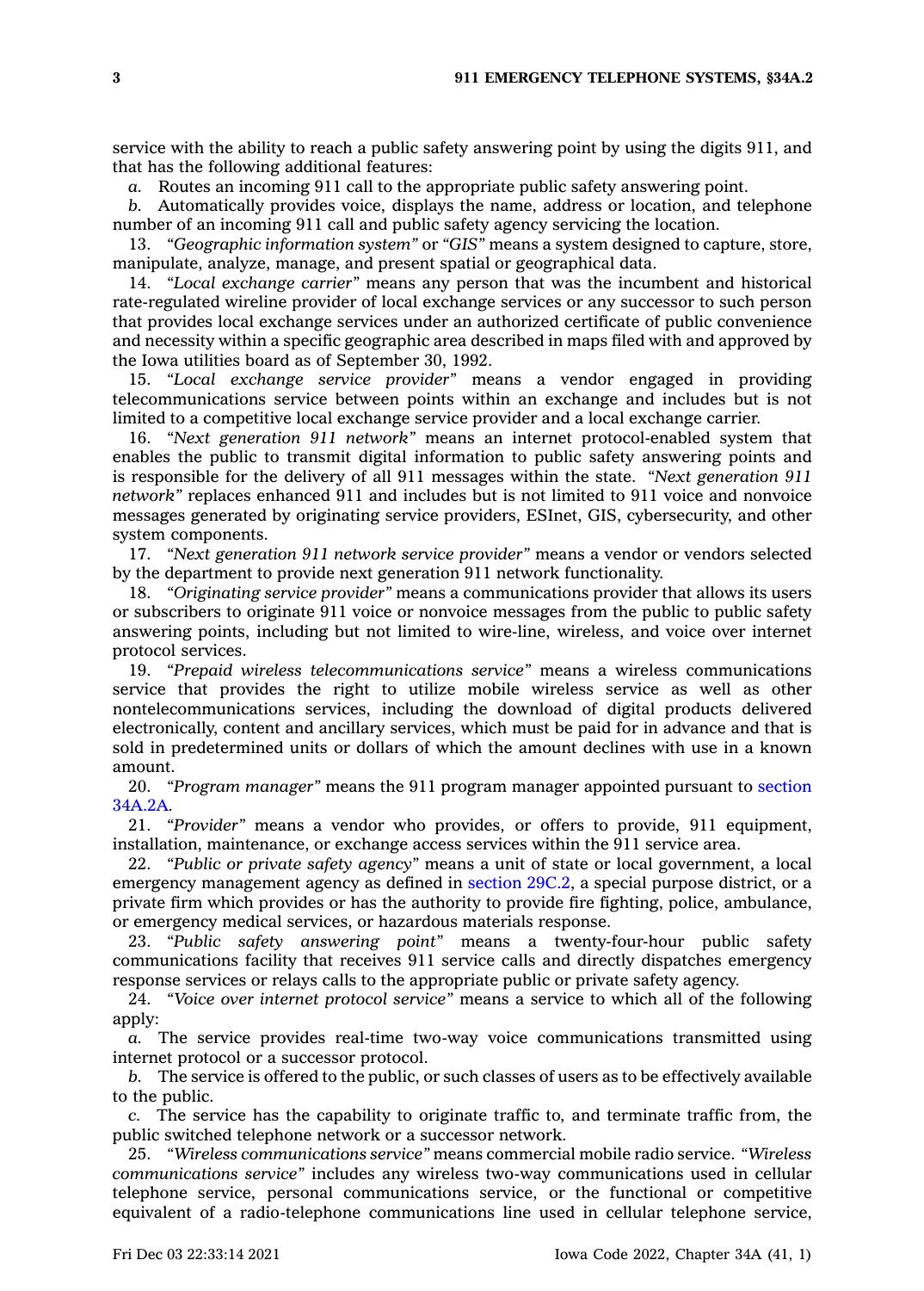<sup>a</sup> personal communications service, or <sup>a</sup> network access line. *"Wireless communications service"* does not include <sup>a</sup> service whose customers do not have access to 911 or 911-like service, <sup>a</sup> communications channel utilized only for data transmission, or <sup>a</sup> private telecommunications system.

26. *"Wireless communications service provider"* means <sup>a</sup> company that offers wireless communications service to users of wireless devices including but not limited to cellular, personal communications services, mobile satellite services, and enhanced specialized mobile radio.

27. *"Wireless E911 phase 1"* means <sup>a</sup> 911 call made from <sup>a</sup> wireless device in which the wireless communications service provider delivers the call-back number and address of the tower that received the call to the appropriate public safety answering point.

28. *"Wireless E911 phase 2"* means <sup>a</sup> 911 call made from <sup>a</sup> wireless device in which the wireless communications service provider delivers the call-back number and the latitude and longitude coordinates of the wireless device to the appropriate public safety answering point.

29. *"Wire-line 911 service surcharge"* means <sup>a</sup> charge set by the 911 service area operating authority and assessed on each wire-line access line which physically terminates within the 911 service area in accordance with [section](https://www.legis.iowa.gov/docs/code/34A.7.pdf) 34A.7.

88 Acts, ch [1177,](https://www.legis.iowa.gov/docs/acts/1988/CH1177.pdf) §2 C89, §477B.2 92 Acts, ch [1139,](https://www.legis.iowa.gov/docs/acts/1992/CH1139.pdf) §34 C93, §34A.2

93 [Acts,](https://www.legis.iowa.gov/docs/acts/1993/CH0125.pdf) ch 125, §1; 94 Acts, ch [1199,](https://www.legis.iowa.gov/docs/acts/94/CH1199.pdf) §45; 98 Acts, ch [1101,](https://www.legis.iowa.gov/docs/acts/98/CH1101.pdf) §3, 4, 16; 2004 Acts, ch [1175,](https://www.legis.iowa.gov/docs/acts/2004/CH1175.pdf) [§445](https://www.legis.iowa.gov/docs/acts/2004/CH1175.pdf); 2008 Acts, ch [1032,](https://www.legis.iowa.gov/docs/acts/2008/CH1032.pdf) §201; 2012 Acts, ch [1111,](https://www.legis.iowa.gov/docs/acts/2012/CH1111.pdf) §1; 2013 [Acts,](https://www.legis.iowa.gov/docs/acts/2013/CH0029.pdf) ch 29, §31, 32; 2017 [Acts,](https://www.legis.iowa.gov/docs/acts/2017/CH0136.pdf) ch [136,](https://www.legis.iowa.gov/docs/acts/2017/CH0136.pdf) §3; 2018 Acts, ch [1076,](https://www.legis.iowa.gov/docs/acts/2018/CH1076.pdf) §1 – 3, 11; 2021 [Acts,](https://www.legis.iowa.gov/docs/acts/2021/CH0075.pdf) ch 75, §5; 2021 [Acts,](https://www.legis.iowa.gov/docs/acts/2021/CH0080.pdf) ch 80, §16 Referred to in [§34A.7](https://www.legis.iowa.gov/docs/code/34A.7.pdf)

See Code editor's note on simple harmonization at the beginning of this Code volume Subsections 8 and 14 amended

#### **34A.2A Program manager — appointment —duties.**

1. The director of the department of homeland security and emergency management shall appoint <sup>a</sup> 911 program manager to administer this [chapter](https://www.legis.iowa.gov/docs/code//34A.pdf).

2. The 911 program manager shall act under the supervisory control of the director of the department of homeland security and emergency management, and in consultation with the 911 communications council, and shall perform the duties specifically set forth in this [chapter](https://www.legis.iowa.gov/docs/code//34A.pdf) and as assigned by the director.

98 Acts, ch [1101,](https://www.legis.iowa.gov/docs/acts/1998/CH1101.pdf) §5, 16; 2004 Acts, ch [1175,](https://www.legis.iowa.gov/docs/acts/2004/CH1175.pdf) §446; 2013 [Acts,](https://www.legis.iowa.gov/docs/acts/2013/CH0029.pdf) ch 29, §33; 2017 [Acts,](https://www.legis.iowa.gov/docs/acts/2017/CH0136.pdf) ch 136, [§4](https://www.legis.iowa.gov/docs/acts/2017/CH0136.pdf)

Referred to in [§16.161](https://www.legis.iowa.gov/docs/code/16.161.pdf), [34A.2](https://www.legis.iowa.gov/docs/code/34A.2.pdf)

#### **34A.3 Joint 911 service board — 911 service plan — implementation — waivers.**

1. *Joint 911 service boards — plans.*

*a.* The board of supervisors of each county shall maintain <sup>a</sup> joint 911 service board.

(1) Each political subdivision of the state having <sup>a</sup> public safety agency serving territory within the county and each local emergency management agency as defined in [section](https://www.legis.iowa.gov/docs/code/29C.2.pdf) 29C.2 operating within the area is entitled to voting membership on the joint 911 service board. For the purposes of this [section](https://www.legis.iowa.gov/docs/code/34A.3.pdf), <sup>a</sup> township that operates <sup>a</sup> volunteer fire department providing fire protection services to the township, or <sup>a</sup> city which provides fire protection services through the operation of <sup>a</sup> volunteer fire department not financed through city government, shall be considered <sup>a</sup> political subdivision of the state having <sup>a</sup> public safety agency serving territory within the county. Each private safety agency operating within the area is entitled to nonvoting membership on the board.

(2) A township that does not operate its own public safety agency, but contracts for the provision of public safety services, is not entitled to membership on the joint 911 service board, but its contractor is entitled to membership according to the contractor's status as <sup>a</sup> public or private safety agency.

(3) The sheriff of each county, or the sheriff's designee, is entitled to voting membership on the joint 911 service board.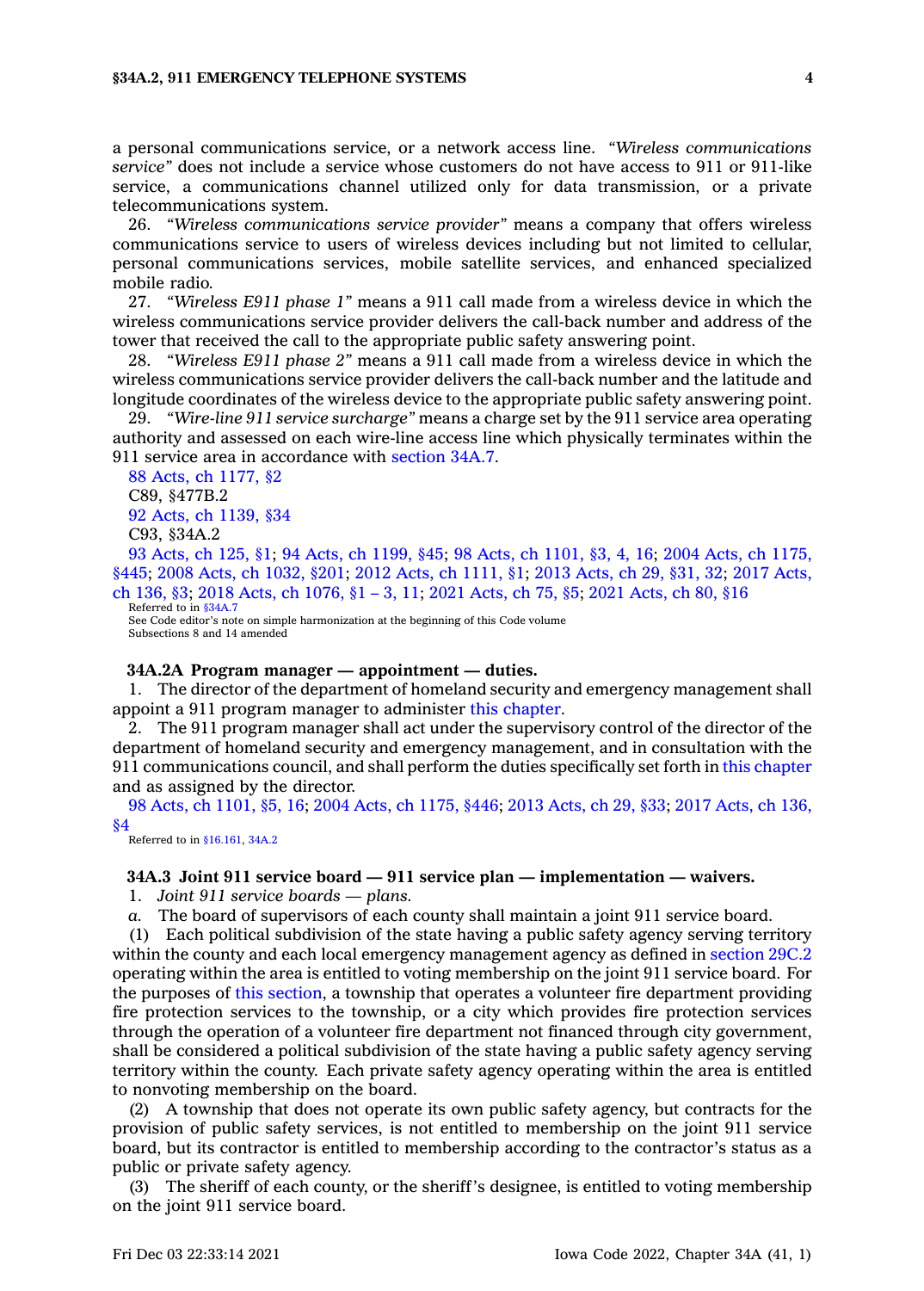(4) The chief of police of each city operating <sup>a</sup> public safety answering point, or the chief of police's designee, is entitled to voting membership on the joint 911 service board of the county where the city is located.

*b.* The joint 911 service board shall maintain <sup>a</sup> 911 service plan encompassing at minimum the entire county, unless an exemption is granted by the program manager permitting <sup>a</sup> smaller 911 service area.

(1) The program manager may grant <sup>a</sup> discretionary exemption from the single county minimum service area requirement based upon <sup>a</sup> joint 911 service board's or other 911 service plan operating authority's presentation of evidence which supports the requested exemption if the program manager finds that local conditions make adherence to the minimum standard unreasonable or technically infeasible and that the purposes of [this](https://www.legis.iowa.gov/docs/code//34A.pdf) [chapter](https://www.legis.iowa.gov/docs/code//34A.pdf) would be furthered by granting an exemption. The minimum size requirement is intended to prevent unnecessary duplication of public safety answering points and minimize other administrative, personnel, and equipment expenses.

(2) The program manager may order the inclusion of <sup>a</sup> specific territory not serviced by surrounding 911 service plan areas in an adjoining 911 service plan area upon request of the joint 911 service board representing the territory to avoid the creation by exclusion of <sup>a</sup> territory smaller than <sup>a</sup> single county.

*c.* The 911 service plan operating authority shall submit proposed changes to the plan to all of the following:

(1) The program manager.

(2) Public and private safety agencies in the 911 service area.

(3) Local exchange service providers affected by the 911 service plan.

2. *Compliance waivers available in limited circumstances.*

*a.* The program manager may extend the time period for plan implementation by issuing <sup>a</sup> compliance waiver.

*b.* The compliance waiver shall be based upon <sup>a</sup> joint 911 service board's presentation of evidence which supports an extension if the program manager finds that local conditions make implementation financially unreasonable or technically infeasible by the originally scheduled plan of implementation.

*c.* The compliance waiver shall be for <sup>a</sup> set period of time, and subject to review and renewal or denial of renewal upon its expiration.

*d.* The waiver may cover all or <sup>a</sup> portion of <sup>a</sup> 911 service plan's 911 service area to facilitate phased implementation when possible.

*e.* The granting of <sup>a</sup> compliance waiver does not create <sup>a</sup> presumption that the identical or similar waiver will be extended in the future.

*f.* Consideration of compliance waivers shall be on <sup>a</sup> case-by-case basis.

3. *Chapter 28E agreement —alternative to joint 911 service board.*

*a.* A legal entity created pursuant to [chapter](https://www.legis.iowa.gov/docs/code//28E.pdf) 28E by <sup>a</sup> county or counties, other political divisions, and public or private agencies to jointly plan, implement, and operate <sup>a</sup> countywide, or larger, 911 service system may be substituted for the joint 911 service board required under [subsection](https://www.legis.iowa.gov/docs/code/34A.3.pdf) 1. An alternative legal entity created pursuant to [chapter](https://www.legis.iowa.gov/docs/code//28E.pdf) 28E as <sup>a</sup> substitute for <sup>a</sup> joint 911 service board, as permitted by this [subsection](https://www.legis.iowa.gov/docs/code/34A.3.pdf), may be created by either:

(1) Agreement of the parties entitled to voting membership on <sup>a</sup> joint 911 service board.

(2) Agreement of the members of <sup>a</sup> joint 911 service board.

*b.* An alternative [chapter](https://www.legis.iowa.gov/docs/code//28E.pdf) 28E entity has all of the powers of <sup>a</sup> joint 911 service board and any additional powers granted by the agreement. As used in this [chapter](https://www.legis.iowa.gov/docs/code//34A.pdf), *"joint 911 service board"* includes an alternative [chapter](https://www.legis.iowa.gov/docs/code//28E.pdf) 28E entity created for that purpose, except as specifically limited by the [chapter](https://www.legis.iowa.gov/docs/code//28E.pdf) 28E agreement or unless clearly provided otherwise in [this](https://www.legis.iowa.gov/docs/code//34A.pdf) [chapter](https://www.legis.iowa.gov/docs/code//34A.pdf). A [chapter](https://www.legis.iowa.gov/docs/code//28E.pdf) 28E agreement related to 911 service shall permit the participation of <sup>a</sup> private safety agency or other persons allowed to participate in <sup>a</sup> joint 911 service board, but the terms, scope, and conditions of participation are subject to the [chapter](https://www.legis.iowa.gov/docs/code//28E.pdf) 28E agreement.

4. *Participation in joint 911 service board required.* A political subdivision having <sup>a</sup> public or private safety agency within its territory or jurisdiction shall participate in <sup>a</sup> joint 911 service board and cooperate in maintaining the 911 service plan.

88 Acts, ch [1177,](https://www.legis.iowa.gov/docs/acts/1988/CH1177.pdf) §3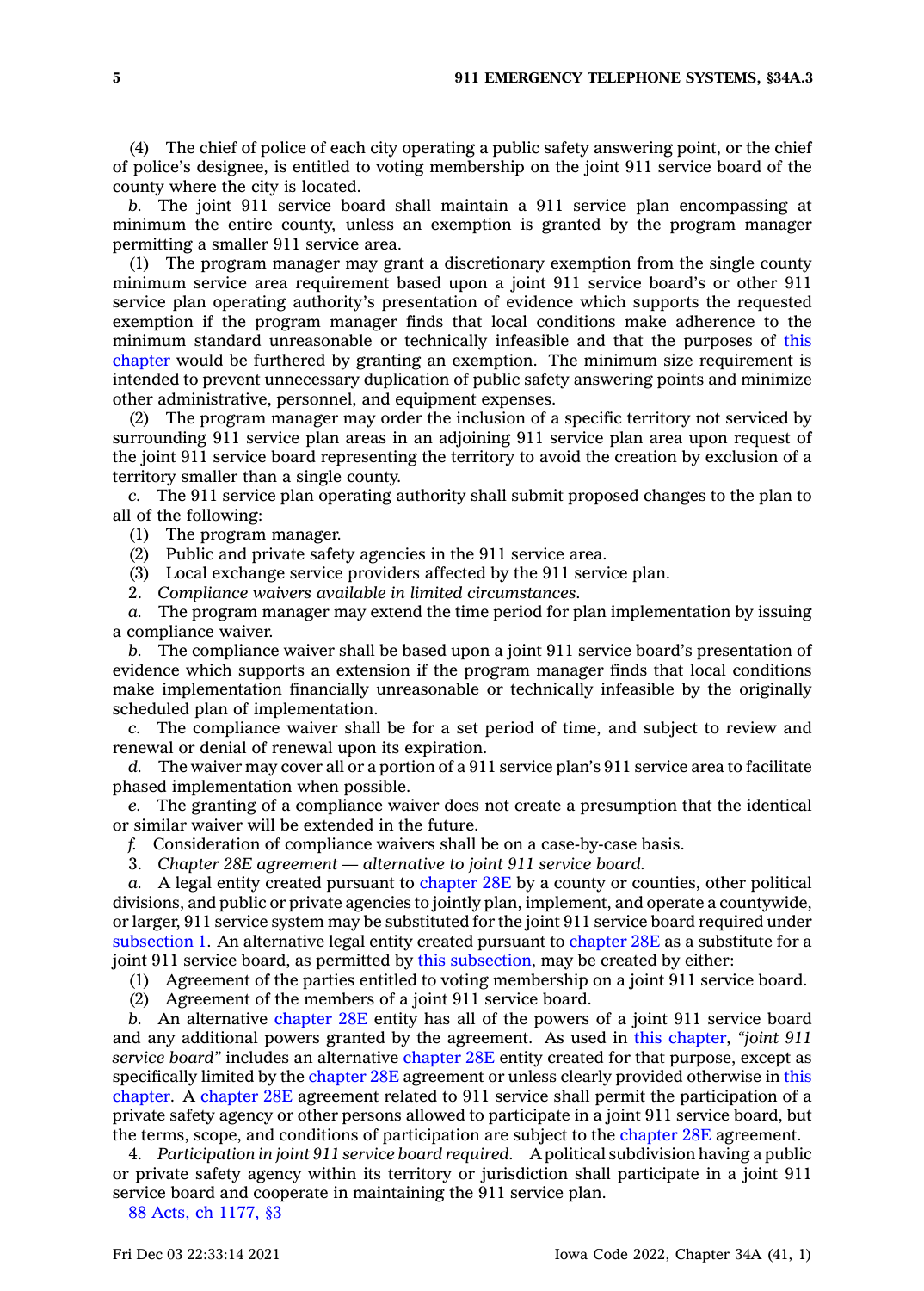C89, §477B.3 89 [Acts,](https://www.legis.iowa.gov/docs/acts/1989/CH0168.pdf) ch 168, §1, 2 C93, §34A.3 93 [Acts,](https://www.legis.iowa.gov/docs/acts/1993/CH0125.pdf) ch 125, §2; 98 Acts, ch [1101,](https://www.legis.iowa.gov/docs/acts/98/CH1101.pdf) §6, 16; 2004 Acts, ch [1175,](https://www.legis.iowa.gov/docs/acts/2004/CH1175.pdf) §447; 2008 Acts, ch [1032,](https://www.legis.iowa.gov/docs/acts/2008/CH1032.pdf) [§143](https://www.legis.iowa.gov/docs/acts/2008/CH1032.pdf); 2008 Acts, ch [1070,](https://www.legis.iowa.gov/docs/acts/2008/CH1070.pdf) §1; 2012 Acts, ch [1111,](https://www.legis.iowa.gov/docs/acts/2012/CH1111.pdf) §2; 2017 [Acts,](https://www.legis.iowa.gov/docs/acts/2017/CH0136.pdf) ch 136, §5; 2018 Acts, ch [1026,](https://www.legis.iowa.gov/docs/acts/2018/CH1026.pdf) [§15](https://www.legis.iowa.gov/docs/acts/2018/CH1026.pdf); 2019 [Acts,](https://www.legis.iowa.gov/docs/acts/2019/CH0071.pdf) ch 71, §1 Referred to in [§34A.11](https://www.legis.iowa.gov/docs/code/34A.11.pdf)

### **34A.4 Requirements of pay telephones and other telecommunications devices to allow 911 calls without depositing coins or other charge.**

In <sup>a</sup> 911 service area, <sup>a</sup> person shall not install or offer for use within the 911 service area <sup>a</sup> pay station telephone or other fixed device unless the telephone or device is capable of making <sup>a</sup> 911 call without prior insertion of <sup>a</sup> coin or payment of any other charge, and unless the telephone or device displays notice of free 911 service.

88 Acts, ch [1177,](https://www.legis.iowa.gov/docs/acts/1988/CH1177.pdf) §4 C89, §477B.4 C93, §34A.4 2004 Acts, ch [1175,](https://www.legis.iowa.gov/docs/acts/2004/CH1175.pdf) §448; 2017 [Acts,](https://www.legis.iowa.gov/docs/acts/2017/CH0136.pdf) ch 136, §6

#### **34A.5 Private listing subscribers and 911 service.**

Private listing subscribers in <sup>a</sup> 911 service area waive the privacy afforded by nonlisted or nonpublished numbers to the extent that the name and address associated with the telephone number may be furnished to the 911 service system, for all routing, for automatic retrieval of location information, and for associated emergency services.

88 Acts, ch [1177,](https://www.legis.iowa.gov/docs/acts/1988/CH1177.pdf) §5 C89, §477B.5 C93, §34A.5 2017 [Acts,](https://www.legis.iowa.gov/docs/acts/2017/CH0136.pdf) ch 136, §7

**34A.6 and 34A.6A** Repealed by 2013 Acts, ch 120, §9.

#### **34A.7 Funding — wire-line 911 service surcharge.**

When <sup>a</sup> 911 service plan is implemented, the costs of providing 911 service within <sup>a</sup> 911 service area are the responsibility of the joint 911 service board and the member political subdivisions. Costs in excess of the amount raised by imposition of the 911 service surcharge provided for under [subsection](https://www.legis.iowa.gov/docs/code/34A.7.pdf) 1 shall be paid by the joint 911 service board from such revenue sources allocated among the member political subdivisions as determined by the joint 911 service board. Funding is not limited to the surcharge, and surcharge revenues may be supplemented by other permissible local and state revenue sources. A joint 911 service board shall not commit <sup>a</sup> political subdivision to appropriate property tax revenues to fund <sup>a</sup> 911 service plan without the consent of the political subdivision. A joint 911 service board may approve <sup>a</sup> 911 service plan, including <sup>a</sup> funding formula requiring appropriations by participating political subdivisions, subject to the approval of the funding formula by each political subdivision. However, <sup>a</sup> political subdivision may agree in advance to appropriate property tax revenues or other moneys according to <sup>a</sup> formula or plan developed by an alternative [chapter](https://www.legis.iowa.gov/docs/code//28E.pdf) 28E entity.

1. *Local wire-line 911 service surcharge imposition.*

*a.* To encourage local implementation of 911 service, one source of funding for 911 emergency communication systems shall come from <sup>a</sup> surcharge per month, per access line on each access line subscriber, of one dollar.

*b.* The surcharge shall be imposed by order of the program manager as follows:

(1) The program manager shall notify <sup>a</sup> local exchange service provider scheduled to provide exchange access line service to <sup>a</sup> 911 service area that implementation of <sup>a</sup> 911 service plan has been approved by the joint 911 service board and that collection of the surcharge is to begin within sixty days.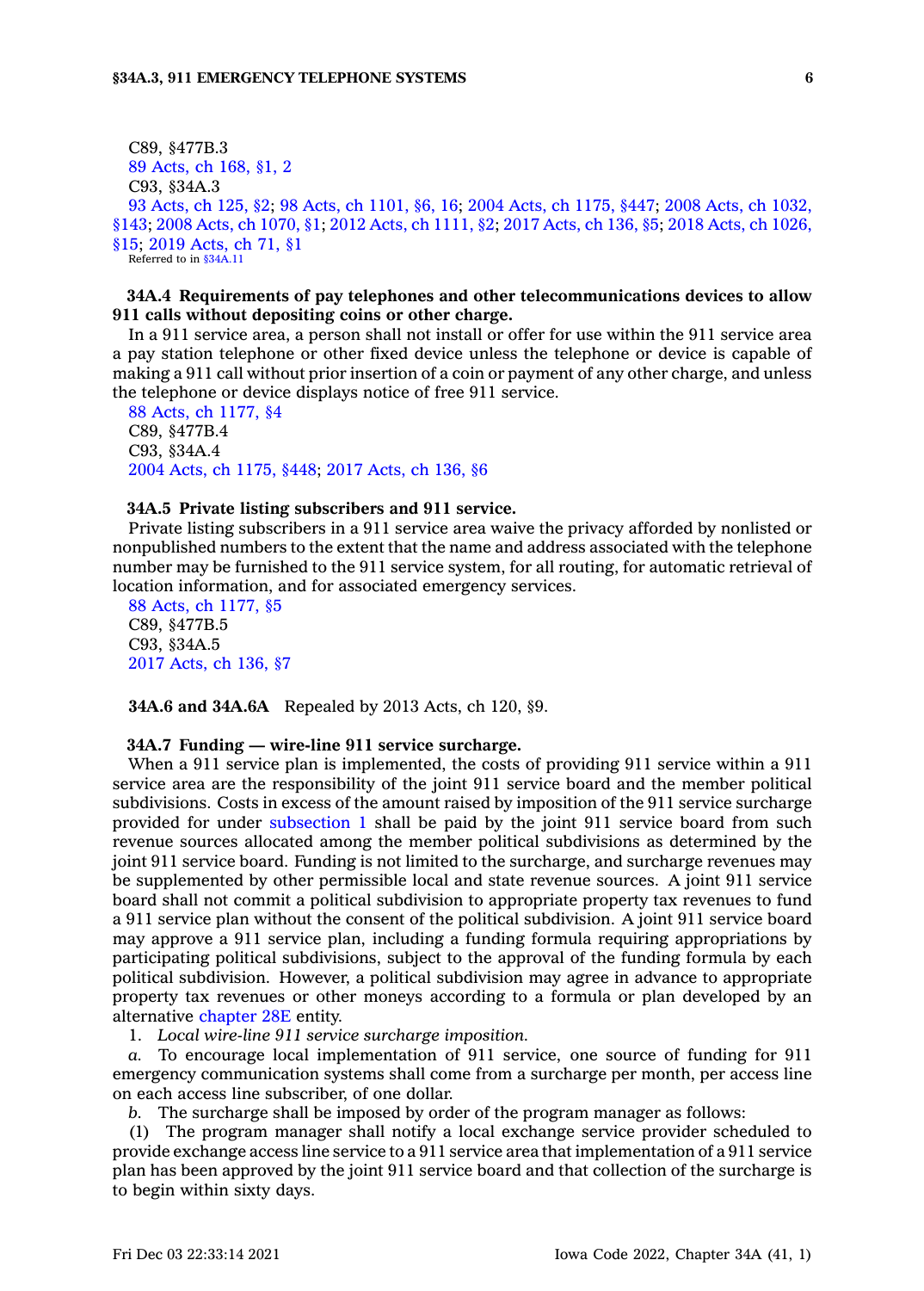(2) The program manager shall also provide notice to all affected public safety answering points.

2. *Surcharge collected by local exchange service providers.*

*a.* The surcharge shall be collected as part of the access line service provider's periodic billing to <sup>a</sup> subscriber. In compensation for the costs of billing and collection, the local exchange service provider may retain one percent of the gross surcharges collected. If the compensation is insufficient to fully recover <sup>a</sup> local exchange service provider's costs for billing and collection of the surcharge, the deficiency shall be included in the local exchange service provider's costs for ratemaking purposes to the extent it is reasonable and just under [section](https://www.legis.iowa.gov/docs/code/476.6.pdf) 476.6. The surcharge shall be remitted to the joint 911 service board for deposit into the 911 service fund quarterly by the local exchange service provider. The total amount for multiple exchanges may be combined.

*b.* A local exchange service provider is not liable for an uncollected surcharge for which the local exchange service provider has billed <sup>a</sup> subscriber but not been paid. The surcharge shall appear as <sup>a</sup> single line item on <sup>a</sup> subscriber's periodic billing entitled, "911 emergency communications service surcharge".

*c.* The joint 911 service board may request, not more than once each quarter, the following information from the local exchange service provider:

(1) The identity of the exchange from which the surcharge is collected.

(2) The number of lines to which the surcharge was applied for the quarter.

- (3) The number of refusals to pay per exchange if applicable.
- (4) Write-offs applied per exchange if applicable.
- (5) The number of lines exempt per exchange.

(6) The amount retained by the local exchange service provider generated from the one percent administration fee.

*d.* Access line counts and surcharge remittances are confidential public records as provided in [section](https://www.legis.iowa.gov/docs/code/34A.8.pdf) 34A.8.

3. *Maximum limit per subscriber billing for surcharge.* An individual subscriber shall not be required to pay on <sup>a</sup> single periodic billing the surcharge on more than one hundred access lines, or their equivalent, in <sup>a</sup> 911 service area. A subscriber shall pay the surcharge in each 911 service area in which the subscriber receives access line service.

4. *911 service fund.* Each joint 911 service board shall establish and maintain as <sup>a</sup> separate account <sup>a</sup> 911 service fund. Any funds remaining in the account at the end of each fiscal year shall not revert to the general funds of the member political subdivisions, except as provided in [subsection](https://www.legis.iowa.gov/docs/code/34A.7.pdf) 5, but shall remain in the 911 service fund. Moneys in <sup>a</sup> 911 service fund may only be used for nonrecurring and recurring costs of the 911 service plan as approved by the program manager, as those terms are defined by [section](https://www.legis.iowa.gov/docs/code/34A.2.pdf) 34A.2.

5. *Use of moneys in fund — priority and limitations on expenditure.*

*a.* Moneys deposited in <sup>a</sup> 911 service fund shall be used for the repayment of any bonds issued for the benefit of or loan made to the joint 911 service board pursuant to [sections](https://www.legis.iowa.gov/docs/code/34A.20.pdf) 34A.20 [through](https://www.legis.iowa.gov/docs/code/34A.20.pdf) 34A.22, and as long as any such bond or loan remains unpaid the surcharge shall not be reduced or eliminated. Moneys deposited in the fund shall be subject to such terms and conditions as may be contained in the relevant bond documents, trust indenture, resolution, loan agreement, or other instrument pursuant to which bonds are issued or <sup>a</sup> loan is made, without regard to any limitation otherwise provided by law.

*b.* Moneys deposited in <sup>a</sup> 911 service fund shall be used for the following, in order of priority if paragraph *"a"* does not apply:

(1) Money shall first be spent for actual recurring costs of operating the 911 service plan.

(2) If money remains in the fund after fully paying for recurring costs incurred in the preceding year, the remainder may be spent to pay for nonrecurring costs, not to exceed actual nonrecurring costs as approved by the program manager.

(3) If money remains in the fund after fully paying obligations under subparagraphs (1) and (2), the remainder may be accumulated in the fund as <sup>a</sup> carryover operating surplus.

6. *Limitation of liability — provider not liable on cause of action related to provision of 911 services.* A claim or cause of action does not exist based upon or arising out of an act or omission in connection with <sup>a</sup> land-line or wireless provider's participation in <sup>a</sup> 911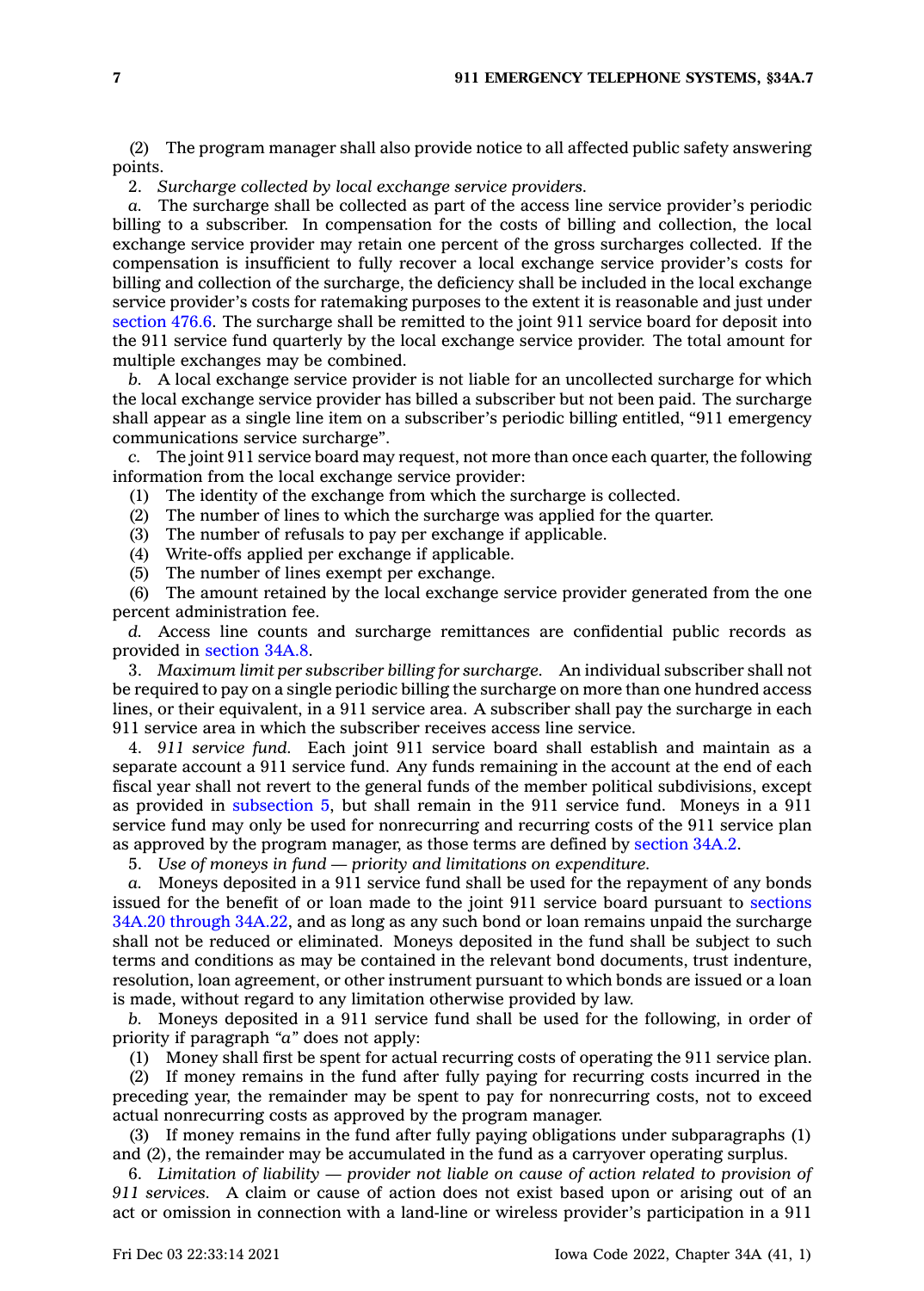service plan or provision of 911 or local exchange access service, unless the act or omission is determined to be willful and wanton negligence.

88 Acts, ch [1177,](https://www.legis.iowa.gov/docs/acts/1988/CH1177.pdf) §7 C89, §477B.7 89 [Acts,](https://www.legis.iowa.gov/docs/acts/1989/CH0168.pdf) ch 168, §4 – 6; 90 Acts, ch [1144,](https://www.legis.iowa.gov/docs/acts/90/CH1144.pdf) §2 – 4 C93, §34A.7 98 Acts, ch [1101,](https://www.legis.iowa.gov/docs/acts/1998/CH1101.pdf) §8, 16; 2004 Acts, ch [1175,](https://www.legis.iowa.gov/docs/acts/2004/CH1175.pdf) §450 – 452; 2005 [Acts,](https://www.legis.iowa.gov/docs/acts/2005/CH0140.pdf) ch 140, §1; 2012 [Acts,](https://www.legis.iowa.gov/docs/acts/2012/CH1111.pdf) ch [1111,](https://www.legis.iowa.gov/docs/acts/2012/CH1111.pdf) §5 – 8; 2013 [Acts,](https://www.legis.iowa.gov/docs/acts/2013/CH0120.pdf) ch 120, §1 – 4; 2017 [Acts,](https://www.legis.iowa.gov/docs/acts/2017/CH0136.pdf) ch 136, §8; 2018 Acts, ch [1076,](https://www.legis.iowa.gov/docs/acts/2018/CH1076.pdf) §4, 11 Referred to in [§34A.2](https://www.legis.iowa.gov/docs/code/34A.2.pdf), [34A.7B](https://www.legis.iowa.gov/docs/code/34A.7B.pdf), [476.95](https://www.legis.iowa.gov/docs/code/476.95.pdf)

### **34A.7A Emergency communications service surcharge — fund established distribution and permissible expenditures.**

1. *a.* The director shall adopt by rule <sup>a</sup> monthly surcharge of one dollar to be imposed on each originating service number provided in this state. The surcharge shall be imposed uniformly on <sup>a</sup> statewide basis and simultaneously on all originating service numbers as provided by rule of the director. The surcharge shall not be imposed on wire-line-based communications or prepaid wireless telecommunications service.

*b.* The program manager shall provide no less than sixty days' notice of the surcharge to be imposed to each originating service provider.

*c.* (1) The surcharge shall be collected as part of the originating service provider's periodic billing to <sup>a</sup> subscriber. The surcharge shall appear as <sup>a</sup> single line item on <sup>a</sup> subscriber's periodic billing indicating that the surcharge is for 911 emergency communications service.

(2) In compensation for the costs of billing and collection, the originating service provider may retain one percent of the gross surcharges collected.

(3) The surcharges shall be remitted quarterly by the originating service provider to the program manager for deposit into the fund established in [subsection](https://www.legis.iowa.gov/docs/code/34A.7A.pdf) 2.

(4) An originating service provider is not liable for an uncollected surcharge for which the originating service provider has billed <sup>a</sup> subscriber but which has not been paid.

2. Moneys collected pursuant to [subsection](https://www.legis.iowa.gov/docs/code/34A.7A.pdf) 1 and section 34A.7B, [subsection](https://www.legis.iowa.gov/docs/code/34A.7B.pdf) 2, shall be deposited in <sup>a</sup> separate 911 emergency communications fund within the state treasury under the control of the program manager. [Section](https://www.legis.iowa.gov/docs/code/8.33.pdf) 8.33 shall not apply to moneys in the fund. Moneys earned as income, including as interest, from the fund shall remain in the fund until expended as provided in this [section](https://www.legis.iowa.gov/docs/code/34A.7A.pdf). Moneys in the fund shall be expended and distributed in the following priority order:

*a.* An amount as appropriated by the general assembly to the director shall be allocated to the director and program manager for implementation, support, and maintenance of the functions of the director and program manager and to employ the auditor of state to perform an annual audit of the 911 emergency communications fund.

*b.* (1) The program manager shall allocate to each joint 911 service board and to the department of public safety <sup>a</sup> minimum of one thousand dollars per calendar quarter for each public safety answering point within the service area of the department of public safety or joint 911 service board.

(2) The amount allocated under this paragraph *"b"* shall be sixty percent of the total amount of surcharge generated per calendar quarter allocated as follows:

(a) Sixty-five percent of the total dollars available for allocation shall be allocated in proportion to the square miles of the service area to the total square miles in this state.

(b) Thirty-five percent of the total dollars available for allocation shall be allocated in proportion to the wireless 911 calls taken at the public safety answering point in the service area to the total number of wireless 911 calls originating in this state.

(c) Notwithstanding subparagraph divisions (a) and (b), the minimum amount allocated to each joint 911 service board and to the department of public safety shall be no less than one thousand dollars for each public safety answering point within the service area of the department of public safety or joint 911 service board.

(3) The funds allocated in this paragraph *"b"* shall be used by the public safety answering points for the receipt and disposition of 911 calls.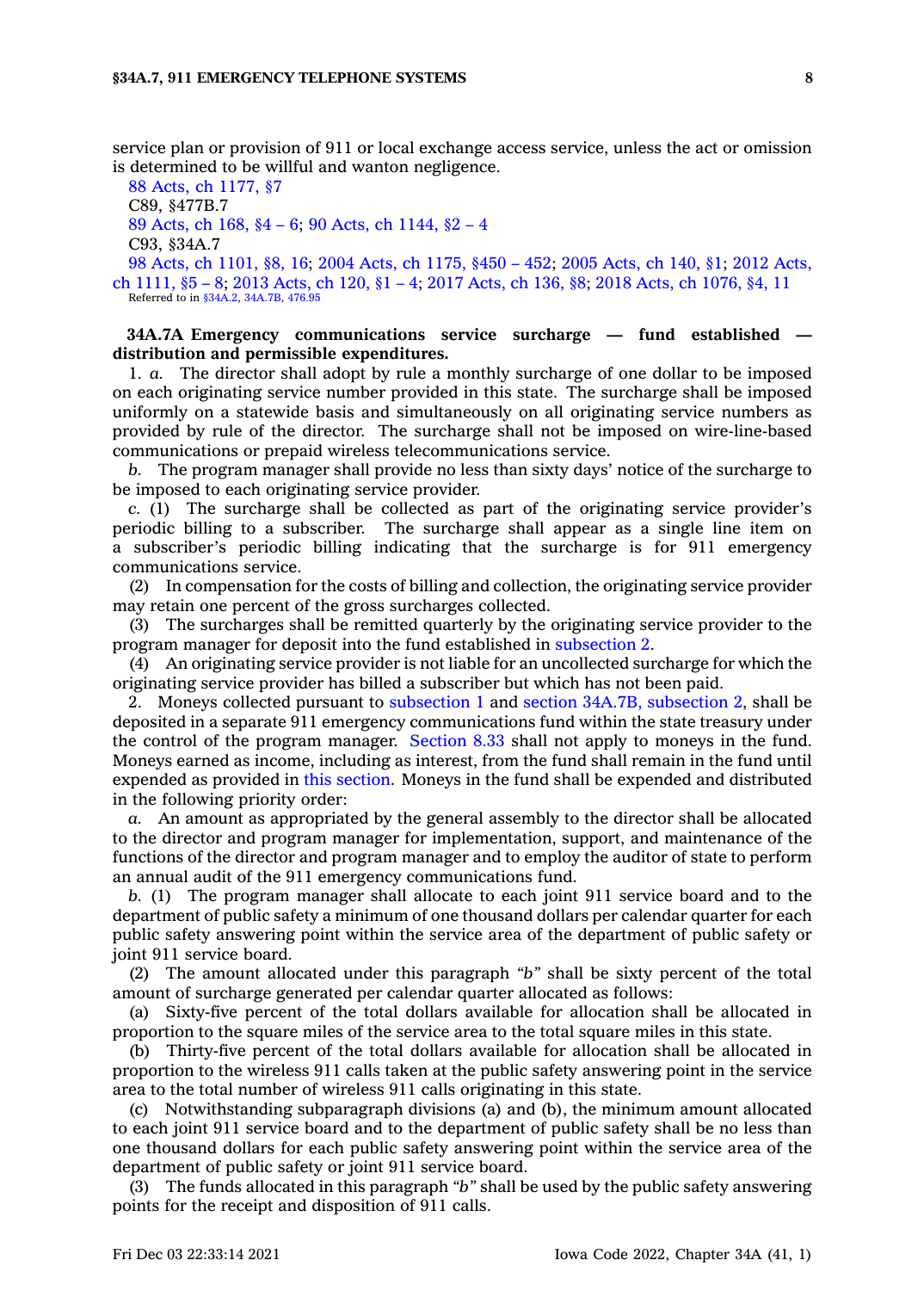*c.* From July 1, 2013, until June 30, 2026, the program manager shall allocate ten percent of the total amount of surcharge generated to wireless carriers to recover their costs to deliver E911 phase 1 services. If the allocation in this paragraph is insufficient to reimburse all wireless carriers for such carrier's eligible expenses, the program manager shall allocate <sup>a</sup> prorated amount to each wireless carrier equal to the percentage of such carrier's eligible expenses as compared to the total of all eligible expenses for all wireless carriers for the calendar quarter during which such expenses were submitted. When prorated expenses are paid, the remaining unpaid expenses shall no longer be eligible for payment under this paragraph.

*d.* (1) The program manager shall reimburse next generation 911 network service providers, 911 call processing equipment providers, 911 call transport providers, and third-party 911 automatic location identification database providers on <sup>a</sup> calendar quarterly basis for the costs of maintaining and upgrading the next generation 911 network functionality, 911 call processing equipment, 911 call transport from the next generation 911 network to public safety answering points and from the wireless originating service provider network to the next generation 911 network, and the automatic location identification database.

(2) The program manager may also provide grants to joint 911 service boards and the department of public safety for the purpose of developing and maintaining GIS data to be used in support of the next generation 911 network. The program manager shall provide guidelines, application forms, and notice of the availability of such grants on the department's internet site.

*e.* The department of homeland security and emergency management may, in <sup>a</sup> reserve account established within the 911 emergency communications fund, credit each fiscal year an amount of up to twelve and one-half percent of the annual 911 emergency communications service surcharge collected pursuant to [subsection](https://www.legis.iowa.gov/docs/code/34A.7A.pdf) 1 and the prepaid wireless 911 surcharge collected pursuant to section 34A.7B, [subsection](https://www.legis.iowa.gov/docs/code/34A.7B.pdf) 2. However, the moneys contained in such reserve account shall not exceed twelve and one-half percent of the total surcharges collected for each fiscal year. Moneys credited to the reserve account shall only be used by the department for the purpose of repairing or replacing equipment in the event of <sup>a</sup> catastrophic equipment failure, as determined by the director.

*f.* (1) If moneys remain in the fund after fully paying all obligations under paragraphs *"a"*, *"b"*, *"c"*, *"d"*, and *"e"*, remaining funds shall be expended and distributed in the following priority order:

(a) (i) The director, in consultation with the program manager and the 911 communications council, may provide grants to any public safety answering point agreeing to consolidate. For purposes of this subparagraph division, *"consolidate"* means the consolidation of all public safety answering point systems, functions, 911 service areas, and physical facilities of two or more public safety answering points, resulting in the consolidated public safety answering point being responsible for all call answering and dispatch functions for the combined 911 service area. Such <sup>a</sup> grant to <sup>a</sup> public safety answering point shall not exceed one-half of the projected cost of consolidation, or two hundred thousand dollars, whichever is less.

(ii) Grants provided under this subparagraph may, subject to available funding, be provided until June 30, 2022.

(iii) The director, in consultation with the program manager and the 911 communications council, shall adopt rules governing the eligibility for and the 911 communications council's distribution of grants to public safety answering points pursuant to this subparagraph division.

(b) The program manager, in consultation with the 911 communications council, shall allocate an amount, not to exceed one hundred thousand dollars per fiscal year, for development of public awareness and educational programs related to the use of 911 by the public, educational programs for personnel responsible for the maintenance, operation, and upgrading of local 911 systems, and the expenses of members of the 911 communications council for travel, monthly meetings, and training, provided, however, that the members have not received reimbursement funds for such expenses from another source.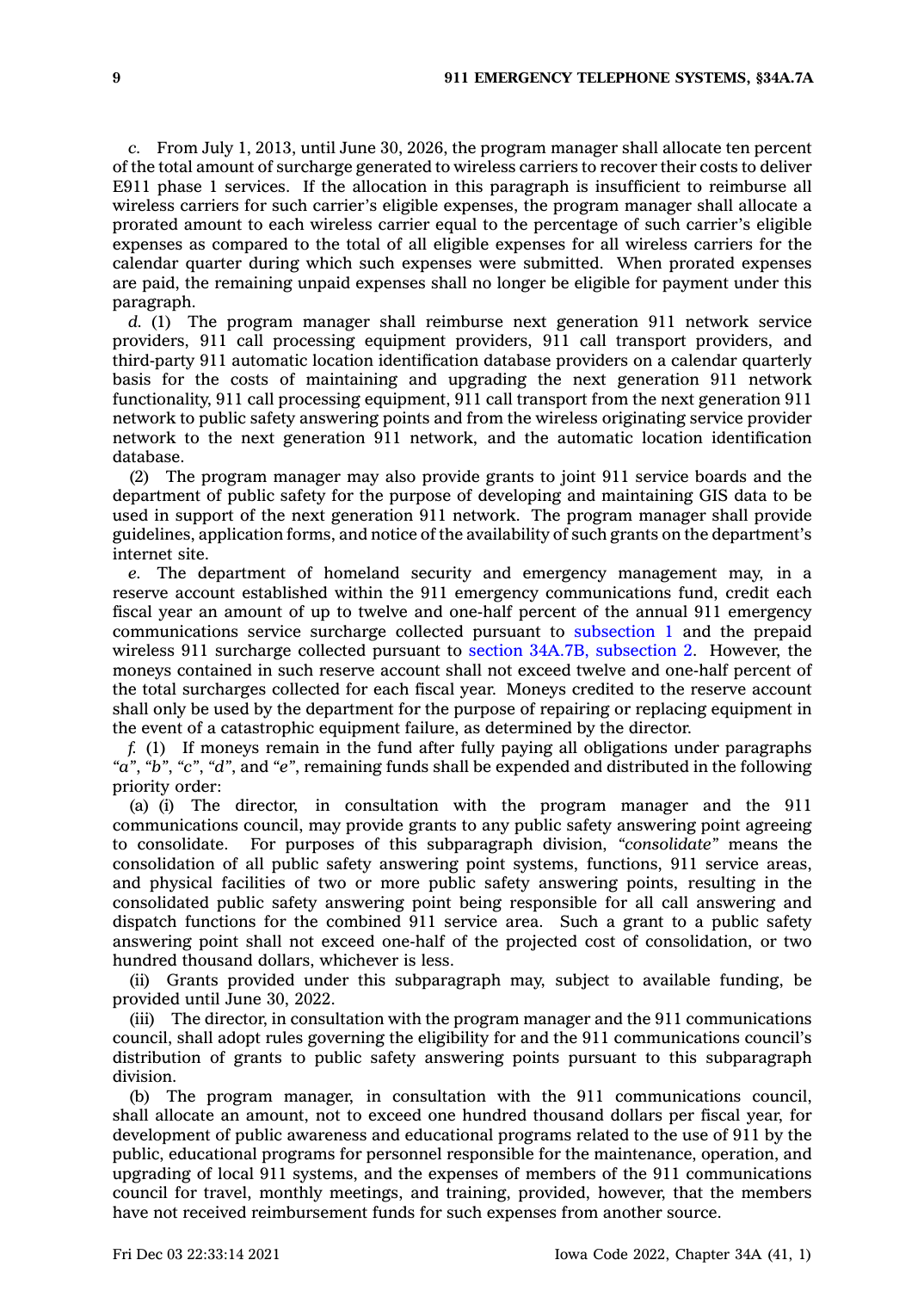#### **§34A.7A, 911 EMERGENCY TELEPHONE SYSTEMS 10**

(c) The program manager shall allocate an equal amount of moneys to each public safety answering point for costs related to the receipt and disposition of 911 calls, including hardware and software for the next generation 911 network and local costs related to accessing the state's interoperable communications system.

(2) Notwithstanding [section](https://www.legis.iowa.gov/docs/code/8.33.pdf) 8.33, any moneys remaining in the fund at the end of each fiscal year shall not revert to the general fund of the state but shall remain available for the purposes of the fund.

*g.* The director, in consultation with the program manager and the 911 communications council, shall adopt rules pursuant to [chapter](https://www.legis.iowa.gov/docs/code//17A.pdf) 17A governing the distribution of the surcharge collected and distributed pursuant to this [subsection](https://www.legis.iowa.gov/docs/code/34A.7A.pdf). The rules shall include provisions that all joint 911 service boards and the department of public safety which answer or service wireless 911 calls are eligible to receive an equitable portion of the receipts.

3. *a.* The program manager shall submit an annual report by January 15 of each year to the general assembly's standing committees on government oversight advising the general assembly of the status of 911 implementation and operations, including both wire-line and wireless services, the distribution of surcharge receipts, and an accounting of the revenues and expenses of the 911 program.

*b.* The program manager shall submit <sup>a</sup> calendar quarter report of the revenues and expenses of the 911 program to the fiscal services division of the legislative services agency.

*c.* The general assembly's standing committees on government oversight shall review the priorities of distribution of funds under this [chapter](https://www.legis.iowa.gov/docs/code//34A.pdf) at least every two years.

4. The amount collected from an originating service provider and deposited in the fund, pursuant to section 22.7, [subsection](https://www.legis.iowa.gov/docs/code/22.7.pdf) 6, information provided by an originating service provider to the program manager consisting of trade secrets, pursuant to [section](https://www.legis.iowa.gov/docs/code/22.7.pdf) 22.7, [subsection](https://www.legis.iowa.gov/docs/code/22.7.pdf) 3, and other financial or commercial operations information provided by an originating service provider to the program manager, shall be kept confidential as provided under [section](https://www.legis.iowa.gov/docs/code/22.7.pdf) 22.7. This [subsection](https://www.legis.iowa.gov/docs/code/34A.7A.pdf) does not prohibit the inclusion of information in any report providing aggregate amounts and information which does not identify numbers of accounts or customers, revenues, or expenses attributable to an individual originating service provider.

5. *a.* The program manager, in consultation with the 911 communications council and the auditor of state, shall establish <sup>a</sup> methodology for determining and collecting comprehensive public safety answering point cost and expense data through the county joint 911 service boards. The methodology shall include the collection of data for all costs and expenses related to the operation of <sup>a</sup> public safety answering point and account for the extent to which identified costs and expenses are compensated for or addressed through 911 surcharges versus other sources of funding.

*b.* Data collection pursuant to paragraph *"a"* shall commence no later than January 1, 2014, and shall be subject to an audit by the auditor of state beginning July 1, 2014. The program manager shall prepare <sup>a</sup> report detailing the methodology developed and the data collected after such data has been collected for <sup>a</sup> two-year period. The report and the results of the initial audit shall be submitted to the general assembly by March 1, 2016. A new report regarding data collection and the results of an ongoing audit for each successive two-year period shall be submitted by March 1 every two years thereafter. Expenses associated with the audit shall be paid to the auditor of state by the program manager from the 911 emergency communications fund established in [subsection](https://www.legis.iowa.gov/docs/code/34A.7A.pdf) 2.

*c.* A county joint 911 service board which fails to submit expenses and costs pursuant to the methodology developed pursuant to paragraph *"a"* by March 31 of each year shall be allocated sixty-five cents out of the one dollar 911 emergency communications service surcharge until March 31 of the following year. Remaining funds shall be held in the carryover operating surplus fund until the expenses and cost report is submitted by the county joint 911 service board. If the county joint 911 service board submits the expense and cost report before March 30 of the following year, the set aside funds shall be provided to the county joint 911 service board. If the county joint 911 service board fails to submit the expense and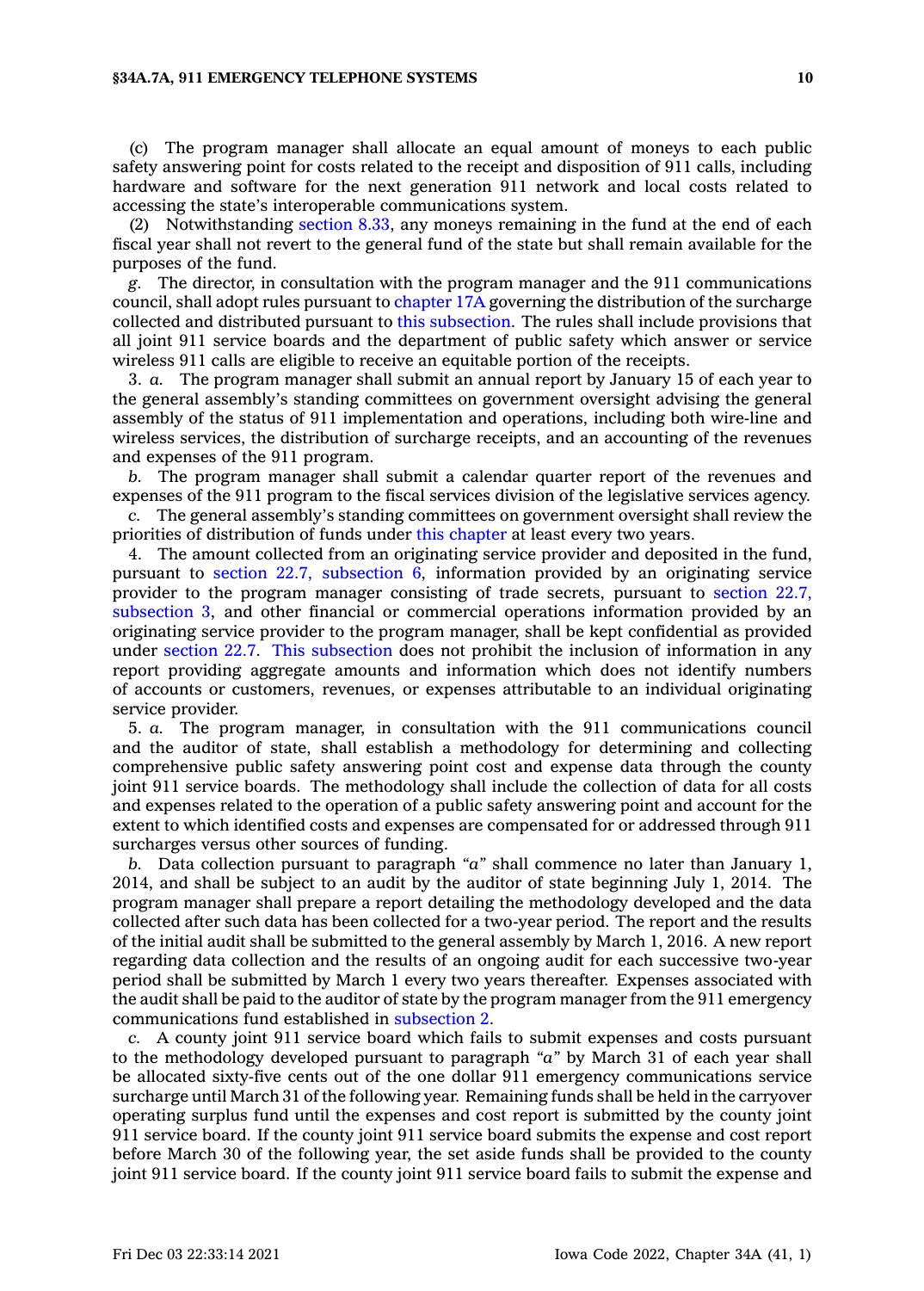cost report within one year, funds shall revert to the carryover operating surplus fund and be used in accordance with [subsection](https://www.legis.iowa.gov/docs/code/34A.7A.pdf) 2, paragraph *"f"*.

98 Acts, ch [1101,](https://www.legis.iowa.gov/docs/acts/1998/CH1101.pdf) §9, 16; 99 [Acts,](https://www.legis.iowa.gov/docs/acts/99/CH0096.pdf) ch 96, §5; 2004 Acts, ch [1175,](https://www.legis.iowa.gov/docs/acts/2004/CH1175.pdf) §453 – 455; 2005 [Acts,](https://www.legis.iowa.gov/docs/acts/2005/CH0140.pdf) ch [140,](https://www.legis.iowa.gov/docs/acts/2005/CH0140.pdf) §2; 2007 [Acts,](https://www.legis.iowa.gov/docs/acts/2007/CH0213.pdf) ch 213, §21; 2009 [Acts,](https://www.legis.iowa.gov/docs/acts/2009/CH0041.pdf) ch 41, §263; 2009 [Acts,](https://www.legis.iowa.gov/docs/acts/2009/CH0086.pdf) ch 86, §4; 2012 [Acts,](https://www.legis.iowa.gov/docs/acts/2012/CH1111.pdf) ch [1111,](https://www.legis.iowa.gov/docs/acts/2012/CH1111.pdf) §9; 2013 [Acts,](https://www.legis.iowa.gov/docs/acts/2013/CH0029.pdf) ch 29, §35, 36; 2013 [Acts,](https://www.legis.iowa.gov/docs/acts/2013/CH0030.pdf) ch 30, §13; 2013 [Acts,](https://www.legis.iowa.gov/docs/acts/2013/CH0120.pdf) ch 120, §5 – 8; 2015 [Acts,](https://www.legis.iowa.gov/docs/acts/2015/CH0129.pdf) ch [129,](https://www.legis.iowa.gov/docs/acts/2015/CH0129.pdf) §3, 5, 7, 8; 2016 Acts, ch [1100,](https://www.legis.iowa.gov/docs/acts/2016/CH1100.pdf) §1; 2016 Acts, ch [1103,](https://www.legis.iowa.gov/docs/acts/2016/CH1103.pdf) §2 – 4; 2017 [Acts,](https://www.legis.iowa.gov/docs/acts/2017/CH0136.pdf) ch 136, §9; 2018 Acts, ch [1076,](https://www.legis.iowa.gov/docs/acts/2018/CH1076.pdf) §5 – 8, 11

Referred to in [§34A.2](https://www.legis.iowa.gov/docs/code/34A.2.pdf), [34A.7B](https://www.legis.iowa.gov/docs/code/34A.7B.pdf), [34A.15](https://www.legis.iowa.gov/docs/code/34A.15.pdf)

### **34A.7B Prepaid wireless 911 surcharge.**

1. As used in this [section](https://www.legis.iowa.gov/docs/code/34A.7B.pdf), unless the context otherwise requires:

*a. "Consumer"* means <sup>a</sup> person who purchases prepaid wireless telecommunications service in <sup>a</sup> retail transaction.

*b. "Department"* means the department of revenue.

*c. "Prepaid wireless 911 surcharge"* means the surcharge that is required to be collected by <sup>a</sup> seller from <sup>a</sup> consumer in the amount established under this [section](https://www.legis.iowa.gov/docs/code/34A.7B.pdf).

*d. "Provider"* means <sup>a</sup> person who provides prepaid wireless telecommunications service pursuant to <sup>a</sup> license issued by the federal communications commission.

*e. "Retail transaction"* means the purchase of prepaid wireless telecommunications service from <sup>a</sup> seller for any purpose other than resale.

*f. "Seller"* means <sup>a</sup> person who sells prepaid wireless telecommunications service to another person.

2. There is imposed <sup>a</sup> prepaid wireless 911 surcharge of thirty-three cents on each retail transaction or, on or after the determination of an adjusted rate as determined pursuant to [subsection](https://www.legis.iowa.gov/docs/code/34A.7B.pdf) 7, the adjusted rate.

3. The prepaid wireless 911 surcharge shall be collected by the seller from the consumer with respect to each retail transaction occurring in this state. The amount of the prepaid wireless 911 surcharge shall be either separately stated on an invoice, receipt, or other similar document that is provided to the consumer by the seller, or otherwise disclosed to the consumer.

4. For purposes of [subsection](https://www.legis.iowa.gov/docs/code/34A.7B.pdf) 3, <sup>a</sup> retail transaction that is effected in person by <sup>a</sup> consumer at <sup>a</sup> business location of the seller shall be treated as occurring in this state if that business location is in this state, and any other retail transaction shall be treated as occurring in this state if the retail transaction is treated as occurring in this state for purposes of [section](https://www.legis.iowa.gov/docs/code/423.20.pdf) 423.20 as that section applies to sourcing of <sup>a</sup> prepaid wireless calling service.

5. The prepaid wireless 911 surcharge is the liability of the consumer and not of the seller or of any provider, except that the seller shall be liable to remit all prepaid wireless 911 surcharges that the seller collects from consumers as provided in [subsection](https://www.legis.iowa.gov/docs/code/34A.7B.pdf) 3, including all such surcharges that the seller is deemed to collect where the amount of the surcharge has not been separately stated on an invoice, receipt, or other similar document provided to the consumer by the seller.

6. The amount of the prepaid wireless 911 surcharge that is collected by <sup>a</sup> seller from <sup>a</sup> consumer, if such amount is separately stated on an invoice, receipt, or other similar document provided to the consumer by the seller, shall not be included in the base for measuring any tax, fee, other surcharge, or other charge that is imposed by this state, any political subdivision of this state, or any intergovernmental agency.

7. The prepaid wireless 911 surcharge shall be increased or reduced, as applicable, in an amount proportionate to any change to the surcharge imposed under section [34A.7A,](https://www.legis.iowa.gov/docs/code/34A.7A.pdf) [subsection](https://www.legis.iowa.gov/docs/code/34A.7A.pdf) 1. The proportional increase or reduction shall be effective on the first day of the calendar month after the effective date of the change to the surcharge imposed under [section](https://www.legis.iowa.gov/docs/code/34A.7A.pdf) 34A.7A, [subsection](https://www.legis.iowa.gov/docs/code/34A.7A.pdf) 1. The department shall provide not less than thirty days' advance notice of such increase or reduction on the department's internet site.

8. If <sup>a</sup> minimal amount of prepaid wireless telecommunications service is sold with <sup>a</sup> prepaid wireless device for <sup>a</sup> single, nonitemized price, the seller may elect not to apply the prepaid wireless 911 surcharge to the retail transaction. For purposes of this [subsection](https://www.legis.iowa.gov/docs/code/34A.7B.pdf), an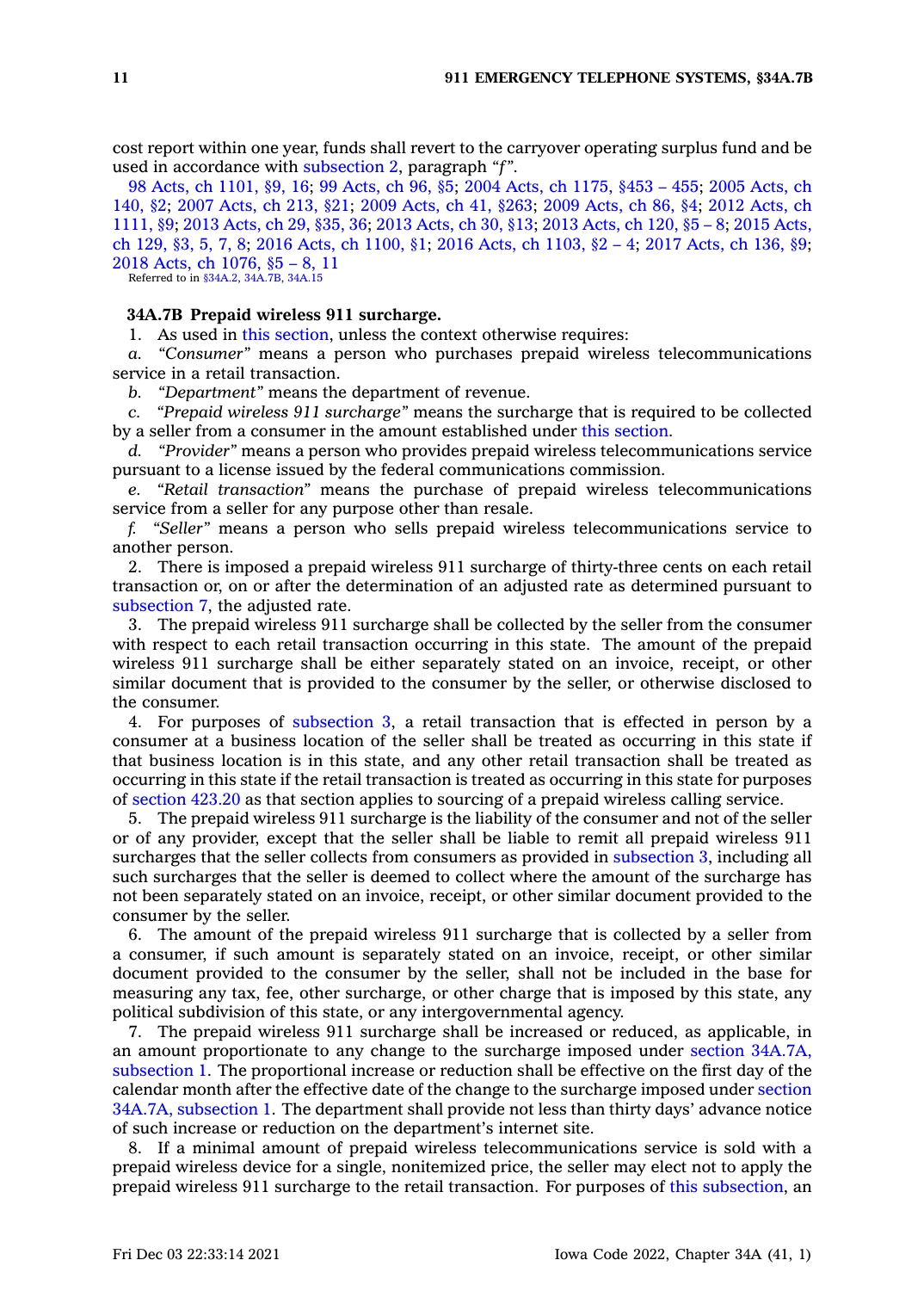amount of service denominated as ten minutes or less, or five dollars or less, shall be regarded as <sup>a</sup> minimal amount of service.

9. Prepaid wireless 911 surcharges collected by sellers shall be remitted to the department at the times and in the manner provided by [chapter](https://www.legis.iowa.gov/docs/code//423.pdf) 423 with respect to the sales and use tax. The department shall establish registration and payment procedures that substantially coincide with the registration and payment procedures that apply to sellers under [chapter](https://www.legis.iowa.gov/docs/code//423.pdf) [423](https://www.legis.iowa.gov/docs/code//423.pdf).

10. A seller may deduct and retain three percent of prepaid wireless 911 surcharges that are collected by the seller from consumers.

11. The audit, appeal, collection, and enforcement procedures and other pertinent provisions applicable to the sales and use tax imposed under [chapter](https://www.legis.iowa.gov/docs/code//423.pdf) 423 shall apply to prepaid wireless 911 surcharges.

12. The department shall establish procedures by which <sup>a</sup> seller of prepaid wireless telecommunications service may document that <sup>a</sup> sale is not <sup>a</sup> retail transaction, which procedures shall substantially coincide with the procedures for documenting sale for resale transactions under [chapter](https://www.legis.iowa.gov/docs/code//423.pdf) 423.

13. The department shall transfer all reported prepaid wireless 911 surcharges to the treasurer of state for deposit in the 911 emergency communications fund created under section 34A.7A, [subsection](https://www.legis.iowa.gov/docs/code/34A.7A.pdf) 2, within thirty days of receipt after deducting an amount, not to exceed two percent of collected surcharges, that shall be retained by the department to reimburse its direct costs of administering the collection and remittance of prepaid wireless 911 surcharges.

14. The limitation of actions provisions under section 34A.7, [subsection](https://www.legis.iowa.gov/docs/code/34A.7.pdf) 6, shall apply to providers and sellers of prepaid wireless telecommunications service. In addition, <sup>a</sup> provider or seller of prepaid wireless telecommunications service shall not be liable for damages to any person resulting from or incurred in connection with the provision of any lawful assistance to any investigative or law enforcement officer of the United States, this or any other state, or any political subdivision of this or any other state, in connection with any lawful investigation or other law enforcement activity by such investigative or law enforcement officer.

15. The prepaid wireless 911 surcharge imposed pursuant to this [section](https://www.legis.iowa.gov/docs/code/34A.7B.pdf) shall be the only 911 funding obligation imposed with respect to prepaid wireless telecommunications service in this state, and no tax, fee, surcharge, or other charge shall be imposed by this state, any political subdivision of this state, or any intergovernmental agency, for 911 funding purposes, upon any provider, seller, or consumer with respect to the sale, purchase, use, or provision of prepaid wireless telecommunications service.

2012 Acts, ch [1111,](https://www.legis.iowa.gov/docs/acts/2012/CH1111.pdf) §10, 13, 14; 2013 [Acts,](https://www.legis.iowa.gov/docs/acts/2013/CH0070.pdf) ch 70, §16, 27, 28; 2017 [Acts,](https://www.legis.iowa.gov/docs/acts/2017/CH0136.pdf) ch 136, §10; [2018](https://www.legis.iowa.gov/docs/acts/2018/CH1161.pdf) Acts, ch [1161,](https://www.legis.iowa.gov/docs/acts/2018/CH1161.pdf) §21

Referred to in [§34A.7A](https://www.legis.iowa.gov/docs/code/34A.7A.pdf)

#### **34A.8 Local exchange service information — penalty.**

1. A local exchange service provider shall furnish to the next generation 911 network service provider, designated by the department, all names, addresses, and telephone number information concerning its subscribers which will be served by the next generation 911 network and shall periodically update the local exchange service information. The 911 service provider shall furnish the addresses and telephone number information received from the local exchange service provider to the director for use in the mass notification and emergency messaging system as defined in [section](https://www.legis.iowa.gov/docs/code/29C.2.pdf) 29C.2. The local exchange service provider shall receive as compensation for the provision of local exchange service information charges according to its tariffs on file with and approved by the Iowa utilities board. The tariff charges shall be the same whether or not the local exchange service provider is designated as the next generation 911 network service provider by the department.

2. *a.* Subscriber information remains the property of the local exchange service provider. *b.* The director, program manager, joint 911 service board, local emergency management commission established pursuant to [section](https://www.legis.iowa.gov/docs/code/29C.9.pdf) 29C.9, the designated next generation 911 network service provider, and the public safety answering point, and their agents, employees, and assigns shall use local exchange service information provided by the local exchange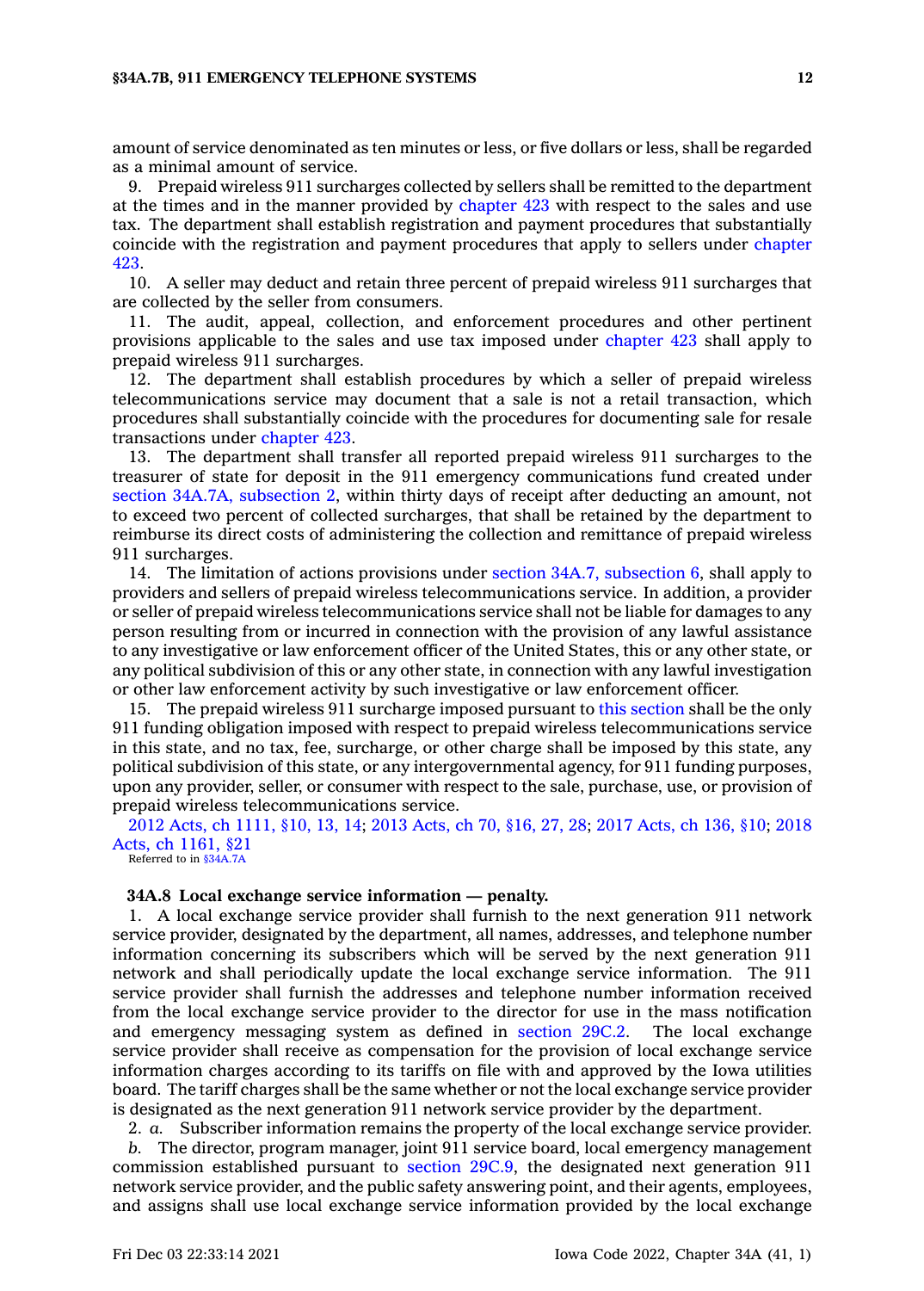service provider solely for the purposes of providing 911 emergency telephone service or providing related mass notification and emergency messaging services as described in section [29C.17A](https://www.legis.iowa.gov/docs/code/29C.17A.pdf) utilizing only the subscriber's information, and local exchange service information shall otherwise be kept confidential. A person who violates this [section](https://www.legis.iowa.gov/docs/code/34A.8.pdf) is guilty of <sup>a</sup> simple misdemeanor.

*c.* This [chapter](https://www.legis.iowa.gov/docs/code//34A.pdf) does not require <sup>a</sup> local exchange service provider to sell or provide its subscriber names, addresses, or telephone number information to any person other than the designated next generation 911 network service provider.

88 Acts, ch [1177,](https://www.legis.iowa.gov/docs/acts/1988/CH1177.pdf) §8 C89, §477B.8 C93, §34A.8 2004 Acts, ch [1175,](https://www.legis.iowa.gov/docs/acts/2004/CH1175.pdf) §456; 2008 Acts, ch [1032,](https://www.legis.iowa.gov/docs/acts/2008/CH1032.pdf) §201; 2009 [Acts,](https://www.legis.iowa.gov/docs/acts/2009/CH0032.pdf) ch 32, §1; 2015 [Acts,](https://www.legis.iowa.gov/docs/acts/2015/CH0040.pdf) ch 40, [§1,](https://www.legis.iowa.gov/docs/acts/2015/CH0040.pdf) 2; 2017 [Acts,](https://www.legis.iowa.gov/docs/acts/2017/CH0136.pdf) ch 136, §11; 2018 Acts, ch [1026,](https://www.legis.iowa.gov/docs/acts/2018/CH1026.pdf) §16; 2018 Acts, ch [1076,](https://www.legis.iowa.gov/docs/acts/2018/CH1076.pdf) §9, 11 Referred to in \$34A.

### **34A.9 Telecommunications devices for persons with speech disorders and the deaf and hard of hearing.**

Each public safety answering point shall provide for the installation and use of telecommunications devices for persons with speech disorders and for the deaf and hard of hearing.

89 [Acts,](https://www.legis.iowa.gov/docs/acts/1989/CH0157.pdf) ch 157, §1 CS89, §477B.9 C93, §34A.9 2004 Acts, ch [1175,](https://www.legis.iowa.gov/docs/acts/2004/CH1175.pdf) §457; 2020 Acts, ch [1102,](https://www.legis.iowa.gov/docs/acts/2020/CH1102.pdf) §2

# **34A.10 Next generation 911 network access.**

On and after July 1, 2017, only the program manager shall approve access to the next generation 911 network.

2004 Acts, ch [1175,](https://www.legis.iowa.gov/docs/acts/2004/CH1175.pdf) §458; 2017 [Acts,](https://www.legis.iowa.gov/docs/acts/2017/CH0136.pdf) ch 136, §12

#### **34A.11 Communications — single point-of-contact.**

1. The joint 911 service board in each 911 service area shall designate <sup>a</sup> person to serve as <sup>a</sup> single point-of-contact to facilitate the communication of needs, issues, or concerns regarding emergency communications, interoperability, and other matters applicable to emergency 911 communications and migration to the next generation 911 network. The person designated as the single point-of-contact shall be responsible for facilitating the communication of such needs, issues, or concerns between public or private safety agencies within the service area, the 911 program manager, the 911 communications council, the statewide interoperable communications system board established in [section](https://www.legis.iowa.gov/docs/code/80.28.pdf) 80.28, and any other person, entity, or agency the person deems necessary or appropriate. The person designated shall also be responsible for responding to surveys or requests for information applicable to the service area received from <sup>a</sup> federal, state, or local agency, entity, or board.

2. In the event <sup>a</sup> joint 911 service board fails to designate <sup>a</sup> single point-of-contact by November 1, 2013, the chairperson of the joint 911 service board shall serve in that capacity. The 911 service board shall submit the name and contact information for the person designated as the single point-of-contact to the 911 program manager by January 1 annually.

3. The provisions of this [section](https://www.legis.iowa.gov/docs/code/34A.11.pdf) shall be equally applicable to an alternative legal entity created pursuant to [chapter](https://www.legis.iowa.gov/docs/code//28E.pdf) 28E if such an entity is established as an alternative to <sup>a</sup> joint 911 service board as provided in [section](https://www.legis.iowa.gov/docs/code/34A.3.pdf) 34A.3. If such an entity is established, the governing body of that entity shall designate the single point-of-contact for the entity, and the chairperson or representative official of the governing body shall serve in the event <sup>a</sup> single point-of-contact is not designated.

2013 [Acts,](https://www.legis.iowa.gov/docs/acts/2013/CH0129.pdf) ch 129, §59; 2017 [Acts,](https://www.legis.iowa.gov/docs/acts/2017/CH0136.pdf) ch 136, §13

**34A.12 through 34A.14** Reserved.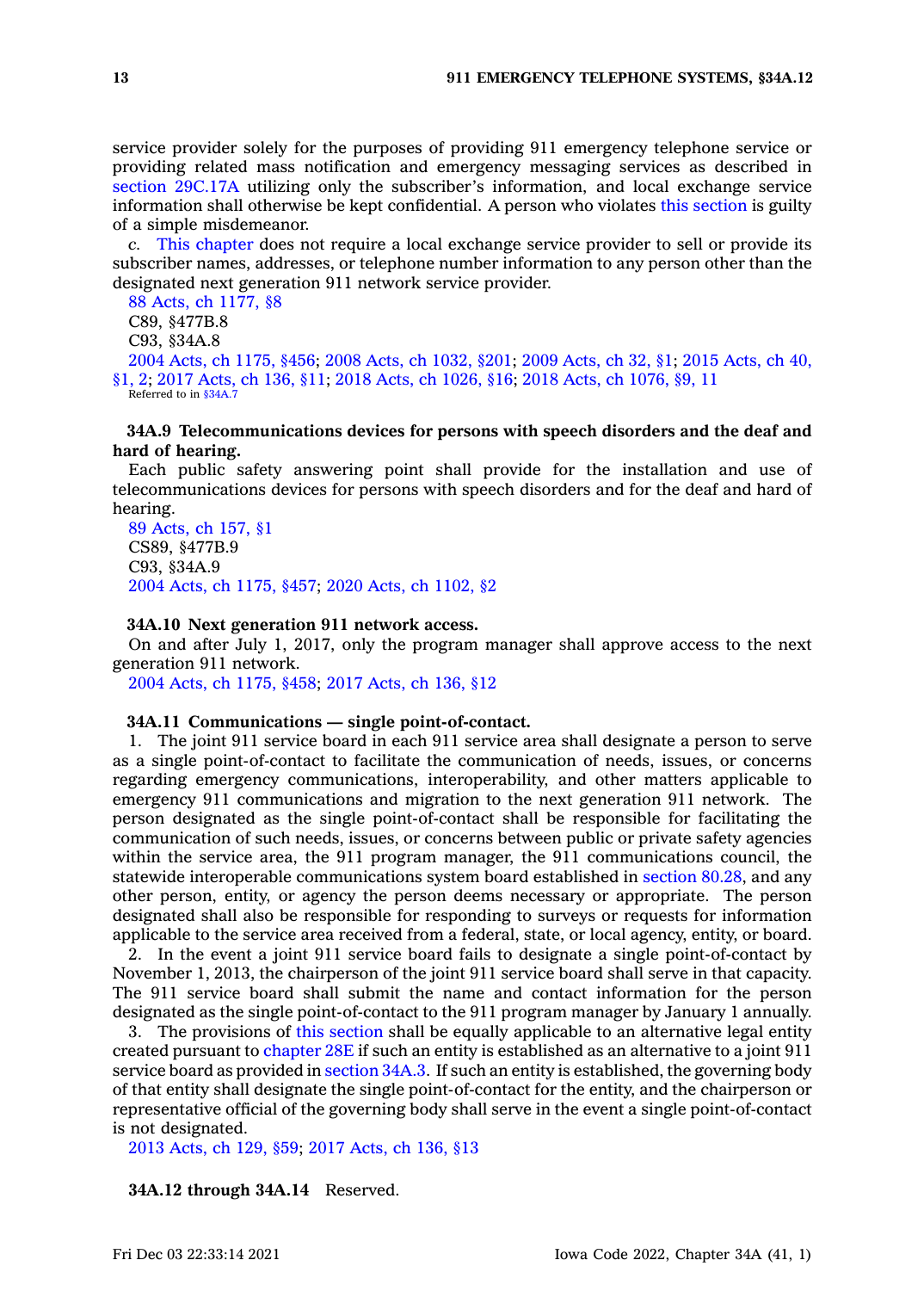### **34A.15 911 communications council established — duties.**

1. A 911 communications council is established. The council consists of the following fourteen members:

*a.* One person appointed by the commissioner of public safety.

*b.* One person appointed by the Iowa state sheriffs' and deputies' association.

*c.* One person appointed by the Iowa peace officers association.

*d.* One person appointed by the Iowa emergency medical services association.

*e.* One person appointed by the Iowa professional fire fighters.

*f.* One person appointed by the Iowa firefighters association.

*g.* One person appointed by the Iowa chapter of the national emergency number association.

*h.* One person appointed by the Iowa chapter of the association of public-safety communications officials—international, inc.

*i.* One person appointed by the Iowa emergency management directors association.

*j.* Two persons appointed by the Iowa telephone association, with one person appointed to represent telephone companies having fifteen thousand or more customers and one person appointed to represent telephone companies having less than fifteen thousand customers.

*k.* Two persons appointed by the Iowa wireless industry. One appointee shall represent cellular companies and the other appointee shall represent personal communications services companies.

*l.* One person appointed by the Iowa geographic information council established by executive order of the governor.

2. The auditor of state or the auditor of state's designee shall serve as an ex officio nonvoting member.

3. The council shall advise and make recommendations to the director and program manager regarding the implementation of this [chapter](https://www.legis.iowa.gov/docs/code//34A.pdf). Such advice and recommendations shall be provided on issues at the request of the director or program manager or as deemed necessary by the council.

4. The council may provide grants, subject to available moneys in the 911 emergency communications fund, to public safety answering points agreeing to consolidate pursuant to section 34A.7A, [subsection](https://www.legis.iowa.gov/docs/code/34A.7A.pdf) 2, paragraph *"f"*.

5. A member of the council shall be reimbursed for actual and necessary expenses incurred in the performance of the member's duties, if such member is not otherwise reimbursed for such expenses.

6. The authority of the council is limited to the issues specifically identified in this [section](https://www.legis.iowa.gov/docs/code/34A.15.pdf) and does not preempt the authority of the utilities board, created in [section](https://www.legis.iowa.gov/docs/code/474.1.pdf) 474.1, to act on issues within the jurisdiction of the utilities board.

96 Acts, ch [1219,](https://www.legis.iowa.gov/docs/acts/1996/CH1219.pdf) §64; 98 Acts, ch [1101,](https://www.legis.iowa.gov/docs/acts/98/CH1101.pdf) §10 – 13, 16; 2004 Acts, ch 1175, [§459,](https://www.legis.iowa.gov/docs/acts/2004/CH1175.pdf) 460; [2011](https://www.legis.iowa.gov/docs/acts/2011/CH0025.pdf) [Acts,](https://www.legis.iowa.gov/docs/acts/2011/CH0025.pdf) ch 25, §9; 2012 Acts, ch [1023,](https://www.legis.iowa.gov/docs/acts/2012/CH1023.pdf) §9; 2012 Acts, ch [1111,](https://www.legis.iowa.gov/docs/acts/2012/CH1111.pdf) §11; 2013 [Acts,](https://www.legis.iowa.gov/docs/acts/2013/CH0029.pdf) ch 29, §37; [2016](https://www.legis.iowa.gov/docs/acts/2016/CH1100.pdf) Acts, ch [1100,](https://www.legis.iowa.gov/docs/acts/2016/CH1100.pdf) §2; 2017 [Acts,](https://www.legis.iowa.gov/docs/acts/2017/CH0136.pdf) ch 136, §14, 15; 2018 Acts, ch 1026, [§181,](https://www.legis.iowa.gov/docs/acts/2018/CH1026.pdf) 182

#### **34A.16 Request for call location.**

1. A wireless communications service provider shall provide call location information concerning <sup>a</sup> device to <sup>a</sup> law enforcement agency or officer or <sup>a</sup> public safety answering point upon <sup>a</sup> request for that information if the law enforcement agency or public safety answering point determines the information is needed in an emergency situation that involves the risk of death or serious physical harm.

2. Notwithstanding any provision of law to the contrary, nothing in this [section](https://www.legis.iowa.gov/docs/code/34A.16.pdf) prohibits <sup>a</sup> wireless communications service provider from establishing protocols by which the provider could voluntarily disclose call location information to <sup>a</sup> law enforcement agency or officer or <sup>a</sup> public safety answering point upon <sup>a</sup> request for that information.

3. A claim or cause of action may not be brought against any wireless communications service provider or employee for providing call location information while acting reasonably and in good faith and in accordance with the provisions of this [section](https://www.legis.iowa.gov/docs/code/34A.16.pdf).

4. *a.* Wireless communications service providers authorized to do business in the state of Iowa, or submitting to the jurisdiction of Iowa, shall submit contact information to the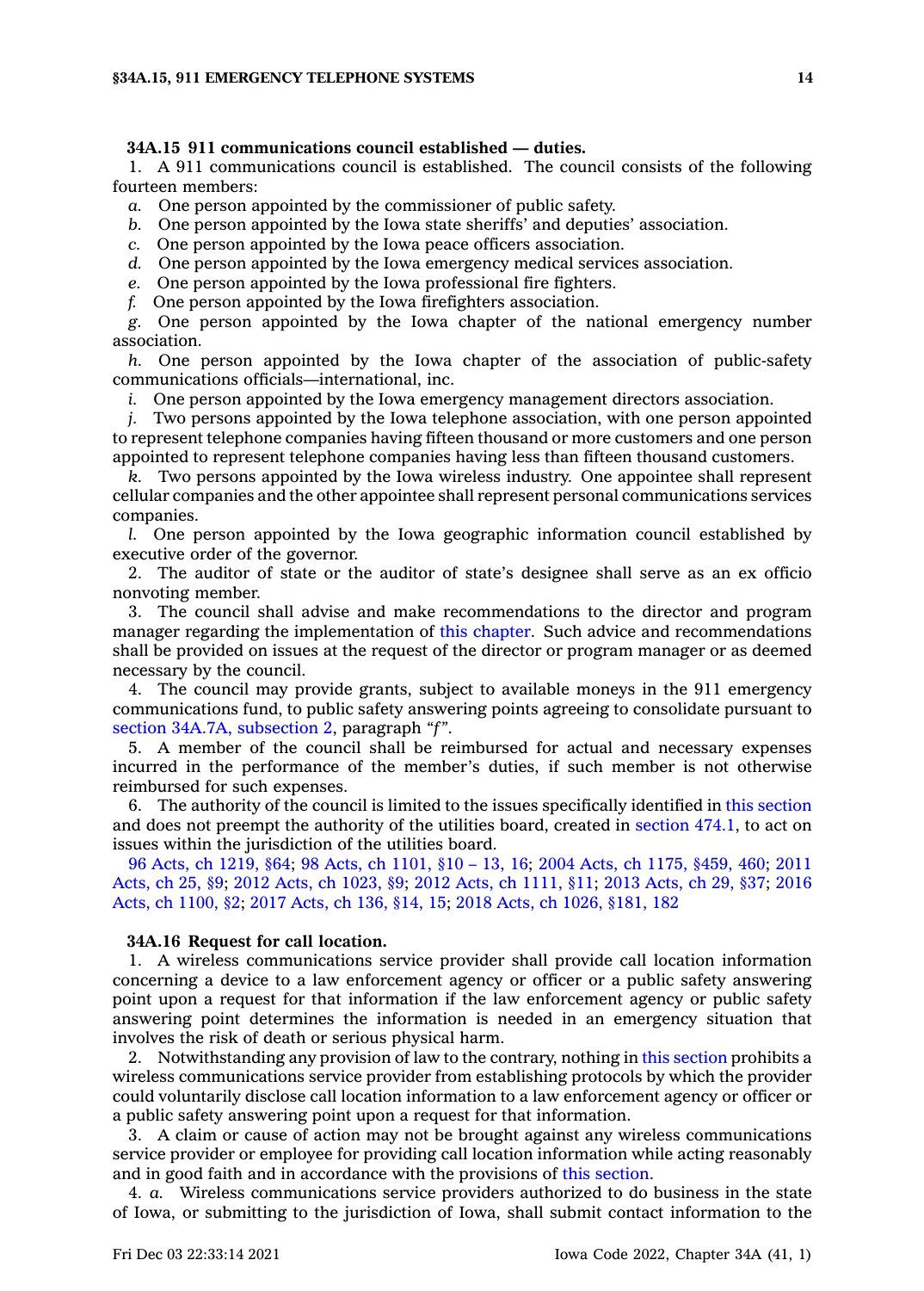department of public safety in order to facilitate requests from law enforcement agencies or public safety answering points pursuant to this [section](https://www.legis.iowa.gov/docs/code/34A.16.pdf). Wireless communications service providers shall submit this contact information annually by June 15 or immediately upon any change in contact information.

*b.* The department of public safety shall maintain <sup>a</sup> database containing emergency contact information for all wireless communications service providers authorized to do business in the state and shall make the information immediately available upon request to any law enforcement agency or public safety answering point in the state.

5. A person filing <sup>a</sup> false report with, or providing false information to, <sup>a</sup> law enforcement agency or <sup>a</sup> public safety answering point that results in <sup>a</sup> request for call location information under this [section](https://www.legis.iowa.gov/docs/code/34A.16.pdf) may be subject to criminal penalty pursuant to [section](https://www.legis.iowa.gov/docs/code/718.6.pdf) 718.6.

6. Nothing in this [section](https://www.legis.iowa.gov/docs/code/34A.16.pdf) shall be construed as requiring <sup>a</sup> wireless communications service provider to act in <sup>a</sup> manner inconsistent with or in violation of federal law.

2015 [Acts,](https://www.legis.iowa.gov/docs/acts/2015/CH0089.pdf) ch 89, §1, 3

**34A.17 through 34A.19** Reserved.

# SUBCHAPTER II

### 911 PROGRAM FINANCING

Referred to in [§16.161](https://www.legis.iowa.gov/docs/code/16.161.pdf)

### **34A.20 911 financing program — definitions — funding — bonds and notes.**

1. As used in this [subchapter](https://www.legis.iowa.gov/docs/code//34A.pdf), unless the context otherwise requires, *"authority"* means the Iowa finance authority.

2. The authority shall cooperate with the director in the creation, administration, and funding of the 911 program established in [subchapter](https://www.legis.iowa.gov/docs/code//34A.pdf) I.

3. The authority may issue its bonds and notes for the purpose of funding 911 nonrecurring and recurring costs of one or more 911 service areas.

4. The authority may issue its bonds and notes for the purposes of this [chapter](https://www.legis.iowa.gov/docs/code//34A.pdf) and may enter into one or more lending agreements or purchase agreements with one or more bondholders or noteholders containing the terms and conditions of the repayment of and the security for the bonds or notes. The authority and the bondholders or noteholders or <sup>a</sup> trustee agent designated by the authority may enter into agreements to provide for any of the following:

*a.* That the proceeds of the bonds and notes and the investments of the proceeds may be received, held, and disbursed by the authority or by <sup>a</sup> trustee or agent designated by the authority.

*b.* That the bondholders or noteholders or <sup>a</sup> trustee or agent designated by the authority may collect, invest, and apply the amount payable under the loan agreements or any other instruments securing the debt obligations under the loan agreements.

*c.* That the bondholders or noteholders may enforce the remedies provided in the loan agreements or other instruments on their own behalf without the appointment or designation of <sup>a</sup> trustee. If there is <sup>a</sup> default in the principal of or interest on the bonds or notes or in the performance of any agreement contained in the loan agreements or other instruments, the payment or performance may be enforced in accordance with the loan agreement or other instrument.

*d.* Other terms and conditions as deemed necessary or appropriate by the authority.

5. The powers granted the authority under this [section](https://www.legis.iowa.gov/docs/code/34A.20.pdf) are in addition to other powers contained in [chapter](https://www.legis.iowa.gov/docs/code//16.pdf) 16. All other provisions of [chapter](https://www.legis.iowa.gov/docs/code//16.pdf) 16, except section 16.28, [subsection](https://www.legis.iowa.gov/docs/code/16.28.pdf) [4](https://www.legis.iowa.gov/docs/code/16.28.pdf), apply to bonds or notes issued and powers granted to the authority under this [section](https://www.legis.iowa.gov/docs/code/34A.20.pdf), except to the extent they are inconsistent with this [section](https://www.legis.iowa.gov/docs/code/34A.20.pdf).

6. All bonds or notes issued by the authority in connection with the program are exempt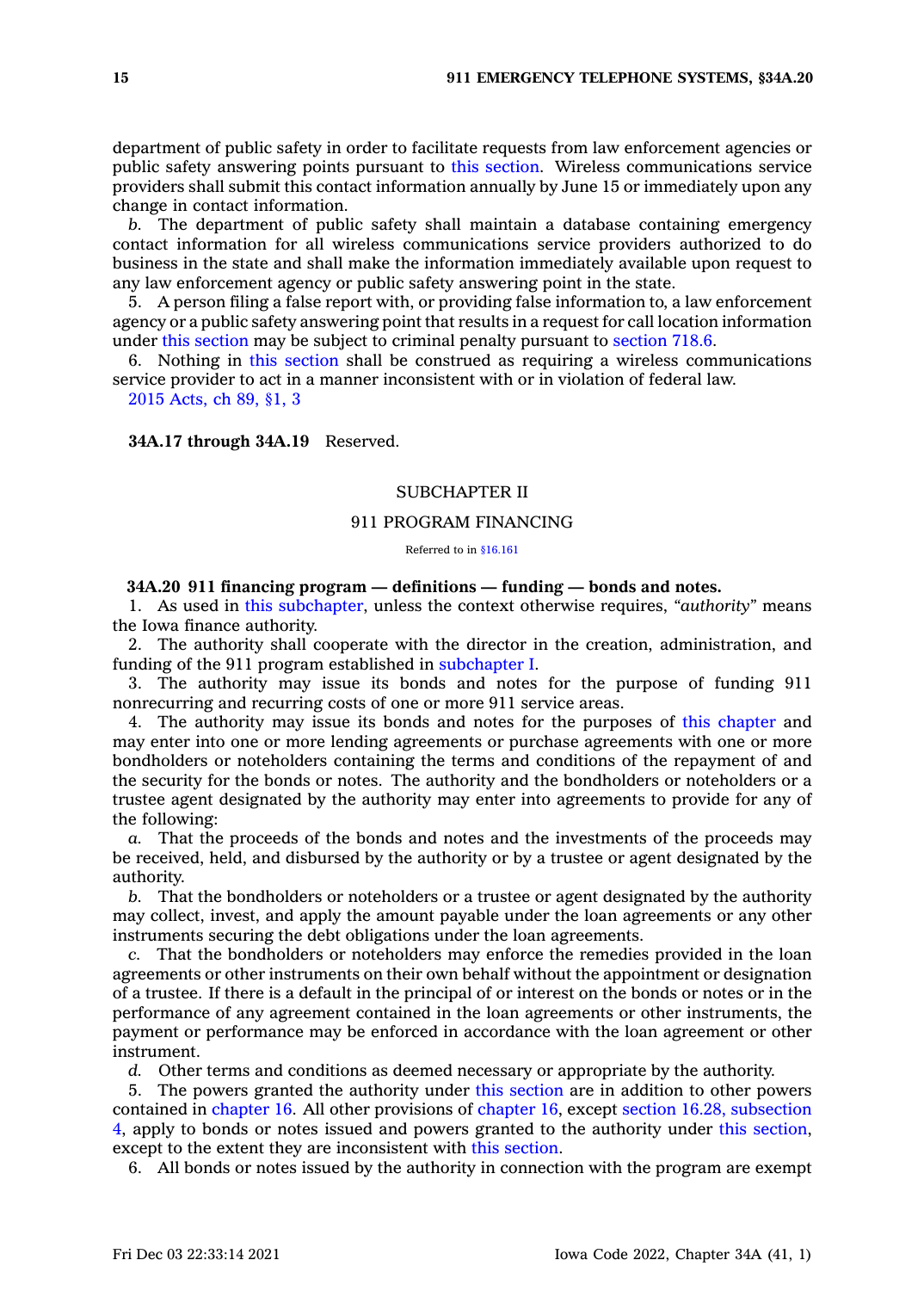from taxation by this state and the interest on the bonds or notes is exempt from state income tax, both personal and corporate.

90 Acts, ch [1144,](https://www.legis.iowa.gov/docs/acts/1990/CH1144.pdf) §6 C91, §477B.20 C93, §34A.20 98 Acts, ch [1101,](https://www.legis.iowa.gov/docs/acts/1998/CH1101.pdf) §14, 16; 2013 [Acts,](https://www.legis.iowa.gov/docs/acts/2013/CH0029.pdf) ch 29, §38; 2017 [Acts,](https://www.legis.iowa.gov/docs/acts/2017/CH0136.pdf) ch 136, §16 Referred to in [§16.161](https://www.legis.iowa.gov/docs/code/16.161.pdf), [34A.7](https://www.legis.iowa.gov/docs/code/34A.7.pdf), [34A.21](https://www.legis.iowa.gov/docs/code/34A.21.pdf), [422.7\(2\)\(i\)](https://www.legis.iowa.gov/docs/code/422.7.pdf)

#### **34A.21 Security — reserve funds — pledges — nonliability — irrevocable contracts.**

1. The authority may provide in the resolution, trust agreement, or other instrument authorizing the issuance of its bonds or notes pursuant to [section](https://www.legis.iowa.gov/docs/code/34A.20.pdf) 34A.20 that the principal of, premium, and interest on the bonds or notes are payable from any of the following and may pledge the same to its bonds and notes:

*a.* The income and receipts or other moneys derived from the projects financed with the proceeds of the bonds or notes.

*b.* The income and receipts or other money derived from designated projects whether or not the projects are financed in whole or in part with the proceeds of the bonds or notes.

*c.* The amounts on deposit in the 911 service fund of <sup>a</sup> joint 911 service board, including, but not limited to revenues from <sup>a</sup> local option 911 service surcharge.

*d.* The amounts payable to the authority by jurisdictions within service areas pursuant to loan agreements with service areas.

*e.* Any other funds or accounts established by the authority in connection with the program or the sale and issuance of its bonds or notes.

2. The authority may establish reserve funds to secure one or more issues of its bonds or notes. The authority may deposit in <sup>a</sup> reserve fund established under this [subsection](https://www.legis.iowa.gov/docs/code/34A.21.pdf), the proceeds of the sale of its bonds or notes and other money which is made available from any other source.

3. A pledge made in respect of bonds or notes is valid and binding from the time the pledge is made. The money or property so pledged and received after the pledge by the authority is immediately subject to the lien of the pledge without physical delivery or further act. The lien of the pledge is valid and binding as against all persons having claims of any kind in tort, contract, or otherwise against the authority whether or not the parties have notice of the lien. Neither the resolution, trust agreement, or any other instrument by which <sup>a</sup> pledge is created needs to be recorded, filed, or perfected under [chapter](https://www.legis.iowa.gov/docs/code//554.pdf) 554, to be valid, binding, or effective against all persons.

4. The members of the authority or persons executing the bonds or notes are not personally liable on the bonds or notes and are not subject to personal liability or accountability by reason of the issuance of the bonds or notes.

5. The state pledges to and agrees with the holders of bonds or notes issued under [this](https://www.legis.iowa.gov/docs/code//34A.pdf) [subchapter](https://www.legis.iowa.gov/docs/code//34A.pdf) that the state will not limit or alter the rights and powers vested in the authority to fulfill the terms of <sup>a</sup> contract made by the authority with respect to the bonds or notes, or in any way impair the rights and remedies of the holders until the bonds or notes, together with the interest on them including interest on unpaid installments of interest, and all costs and expenses in connection with an action or proceeding by or on behalf of the holders, are fully met and discharged. The authority is authorized to include this pledge and agreement of the state, as it refers to holders of bonds or notes of the authority, in <sup>a</sup> contract with the holders.

90 Acts, ch [1144,](https://www.legis.iowa.gov/docs/acts/1990/CH1144.pdf) §7 C91, §477B.21 C93, §34A.21 2017 [Acts,](https://www.legis.iowa.gov/docs/acts/2017/CH0136.pdf) ch 136, §17 Referred to in [§16.161](https://www.legis.iowa.gov/docs/code/16.161.pdf), [34A.7](https://www.legis.iowa.gov/docs/code/34A.7.pdf)

# **34A.22 Rules.**

The authority shall adopt rules pursuant to [chapter](https://www.legis.iowa.gov/docs/code//17A.pdf) 17A to implement this [subchapter](https://www.legis.iowa.gov/docs/code//34A.pdf). 90 Acts, ch [1144,](https://www.legis.iowa.gov/docs/acts/1990/CH1144.pdf) §8